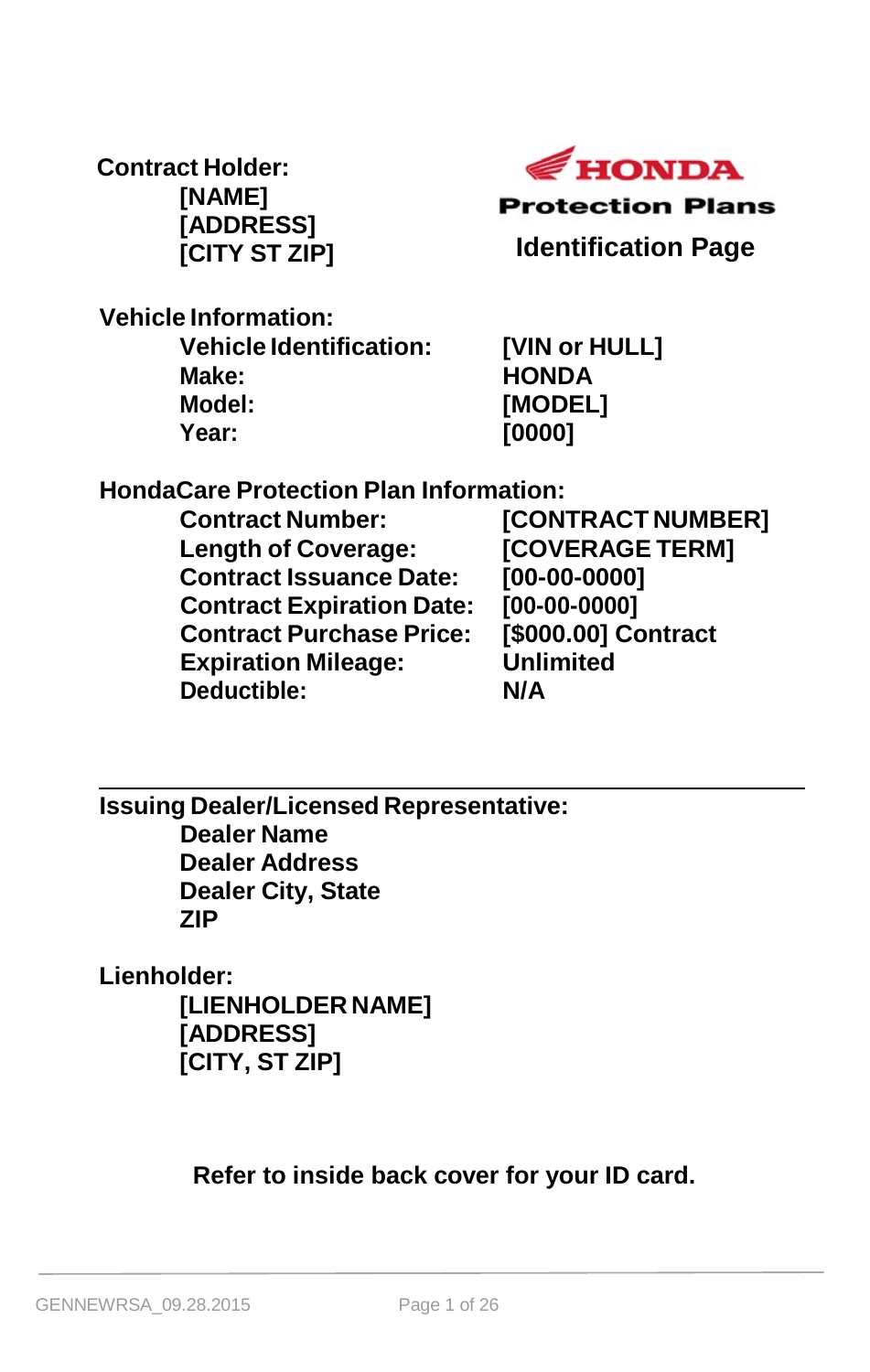Dear Customer Name:

Congratulations on your purchase of HondaCare Protection. In American Honda's continuing effort to make your ownership experience as pleasurable and carefree as possible, we offer you this extended service coverage designed specifically for your Honda.

Please take the time now to carefully review and verify all of the pertinent information concerning your coverage. If the information is correct, remove the HondaCare ID Card on the inside of the back cover of this Contract and keep it with you when you ride your Honda. Also, please place your Contract in a safe place in case you need to refer to it in the future.

If you find any errors in your Contract, please contact your Dealer immediately.

Welcome to the Honda Family.

Sincerely, AMERICAN HONDA MOTOR CO., INC.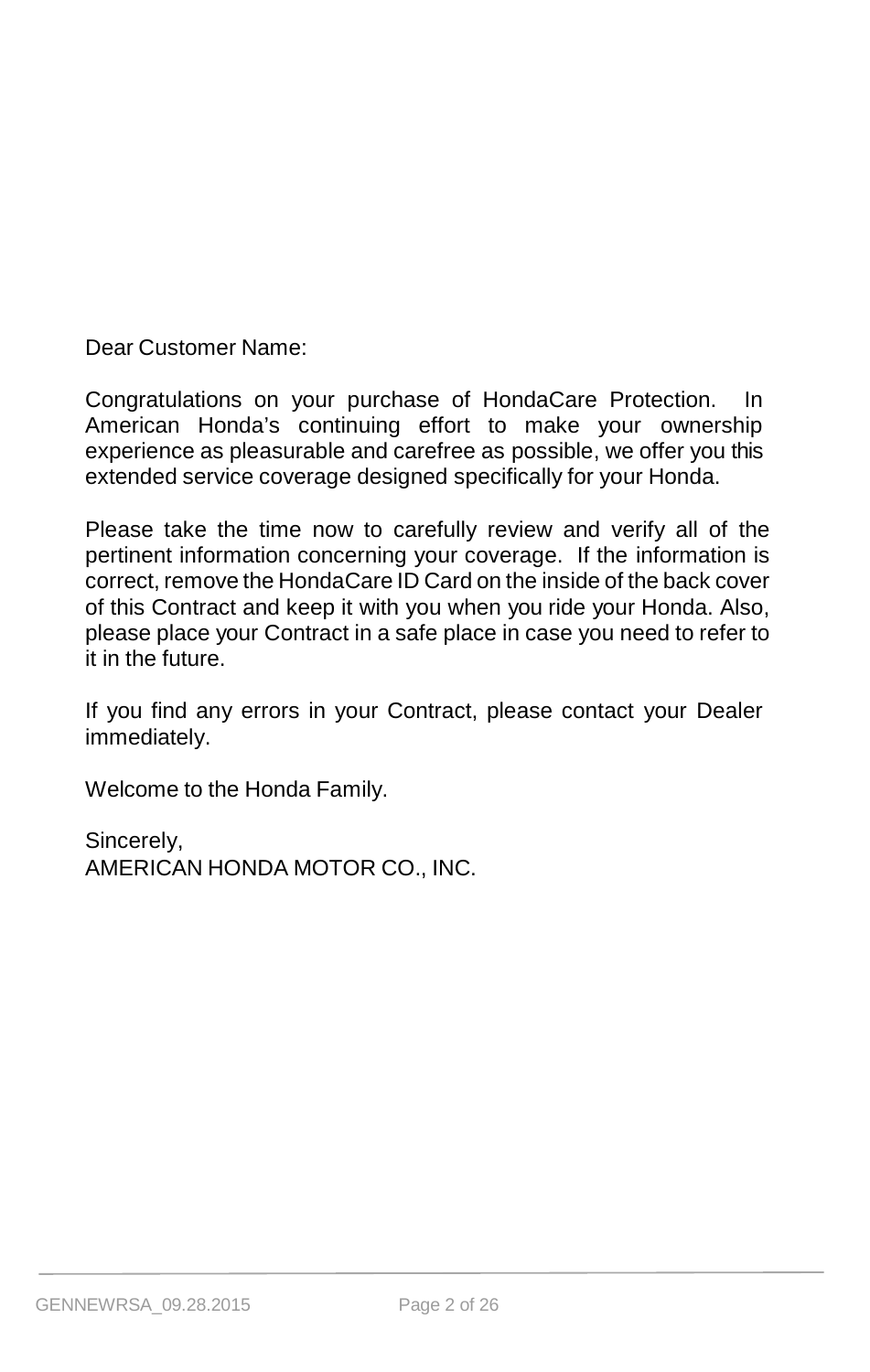# **This Page Intentionally Left Blank**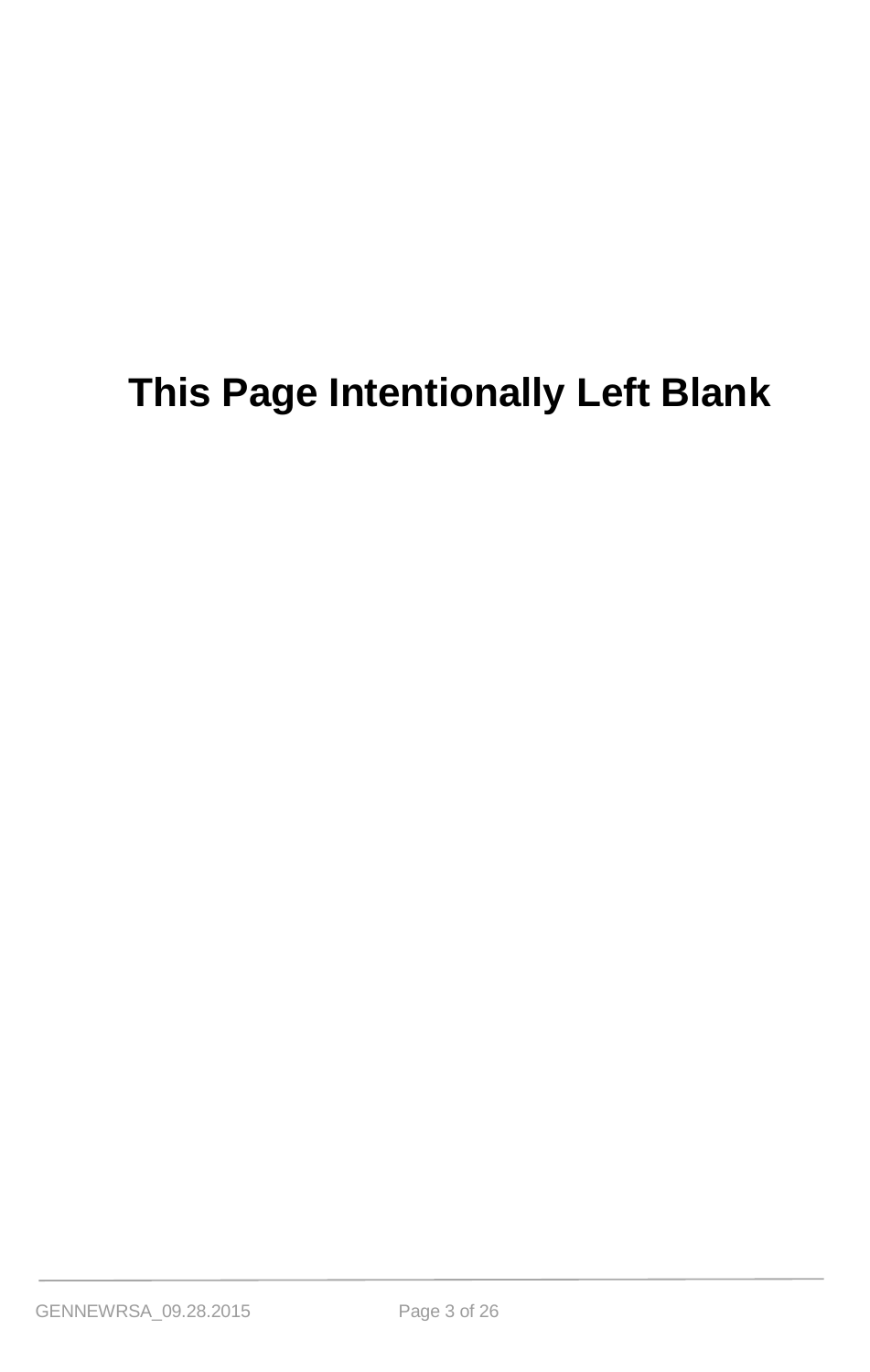## **HondaCare Plan Terms & Conditions**

This CONTRACT is entered into by and between American Honda Motor Co., Inc. ("American Honda") and the OWNER as listed on the IDENTIFICATION PAGE.

AMERICAN HONDA thanks YOU for purchasing this Honda Protection Plan. WE hope YOU will enjoy peace-of-mind knowing YOUR VEHICLE is protected in the unlikely event covered repairs are needed after the distributor's limited warranty expires. Unless otherwise specified in the State Specific Provisions for YOUR state, American Honda's obligations under this CONTRACT are backed by the full faith and credit of American Honda.

Please read the information contained in this coverage contract carefully. It explains the terms and conditions of the CONTRACT that YOU have purchased. Please verify the information listed on the IDENTIFICATION PAGE and in this CONTRACT is correct. If not, please contact YOUR DEALER. Again, thank you for choosing HondaCare.

#### **I. DEFINITIONS**

- **A. ACTUAL CASH VALUE** means an amount equal to the replacement cost of YOUR VEHICLE minus depreciation at the time of a MECHANICAL BREAKDOWN.
- **B. CONTRACT** means this HondaCare Plan Service Contract.
- **C. EFFECTIVE DATE** means the day on which YOUR coverage under this CONTRACT begins. YOUR coverage begins the day following the expiration of YOUR FACTORY WARRANTY.
- **D. FACTORY WARRANTY** means the AMERICAN HONDA Distributor's Limited Warranty provided with the purchase of YOUR VEHICLE.
- **E. IDENTIFICATION PAGE** means the page on the inside front cover of this CONTRACT labeled "IDENTIFICATION PAGE."
- **F. MECHANICAL BREAKDOWN** means the inability of a properly maintained part covered under this CONTRACT to perform the function for which it was designed, due to defects in materials or workmanship. MECHANICAL BREAKDOWN does not mean the gradual reduction in operating performance due to wear and tear.
- **G. REPAIR COST** means the part and labor expense (and taxes, if applicable) necessary to repair or replace a covered part due to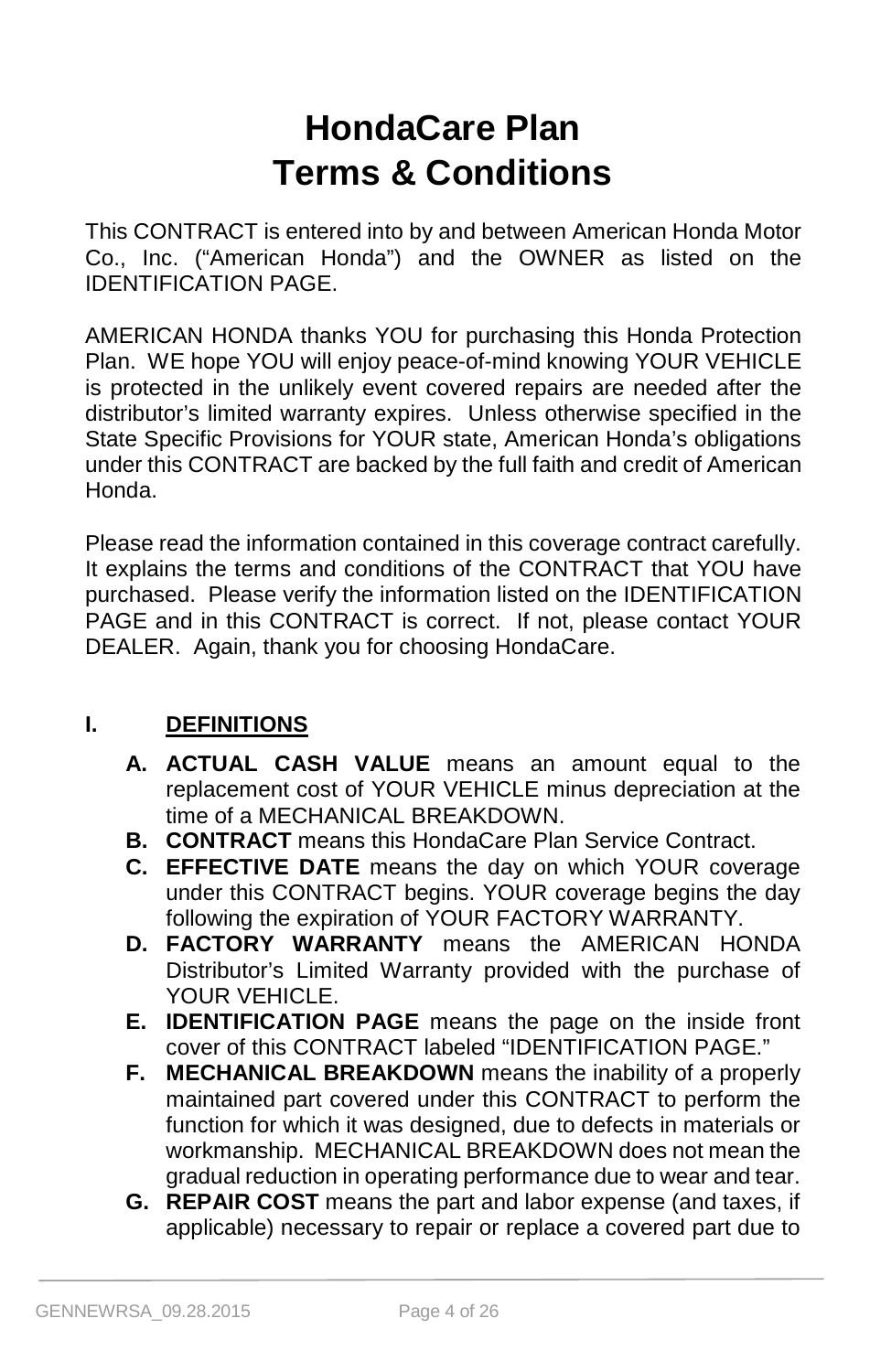MECHANICAL BREAKDOWN, and to repair or replace any component damaged as a direct result of MECHANICAL BREAKDOWN of a covered part. REPAIR COST is determined by YOUR DEALER's regular retail parts prices up to Manufacturer's Suggested Retail Price and current Honda Warranty Flat Rate Manual.

- **H. VEHICLE** means the VEHICLE identified on the IDENTIFICATION PAGE.
- **I. WE, US, OUR,** and **AMERICAN HONDA** mean the service contract provider, American Honda Motor Co., Inc., P.O. Box 2200, Torrance, CA 90509-2200, (800) 555-3496, a wholly owned subsidiary of the manufacturer, a wholly owned subsidiary of the manufacturer, Honda Motor Company, Ltd., unless otherwise specified in the State Specific Provisions for YOUR state.
- **J. YOU , YOUR,** and **OWNER** mean the Contract holder named on the IDENTIFICATION PAGE or a subsequent retail owner of the VEHICLE entitled to coverage and benefits under the terms of this CONTRACT.
- **K. YOUR DEALER** means the authorized AMERICAN HONDA Motorcycle Dealer where this CONTRACT was purchased.

#### **II. DURATION**

Coverage under this CONTRACT begins on the Effective Date and expires on the expiration date as listed on the IDENTIFICATION PAGE.

Roadside Assistance under this CONTRACT as described in section III.B begins the day the CONTRACT is purchased and expires on the expiration date as listed on the IDENTIFICATION PAGE.

#### **III. WHAT IS COVERED**

This CONTRACT provides that WE will repair or, at OUR option, replace any part damaged by MECHANICAL BREAKDOWN for the duration of the CONTRACT, **SUBJECT TO ALL TERMS AND CONDITIONS, AND EXCEPT AS SPECIFICALLY EXCLUDED HEREIN**.

**Repairs must be performed by an authorized** AMERICAN HONDA **Motorcycle dealer.** There will be no charge to YOU for parts or labor for covered repairs. Parts repaired or replaced under this CONTRACT Parts repaired or replaced under this CONTRACT continue to be covered only for the duration of the CONTRACT. All replaced parts become the property of American Honda. The total amount of any reimbursement will not exceed the ACTUAL CASH VALUE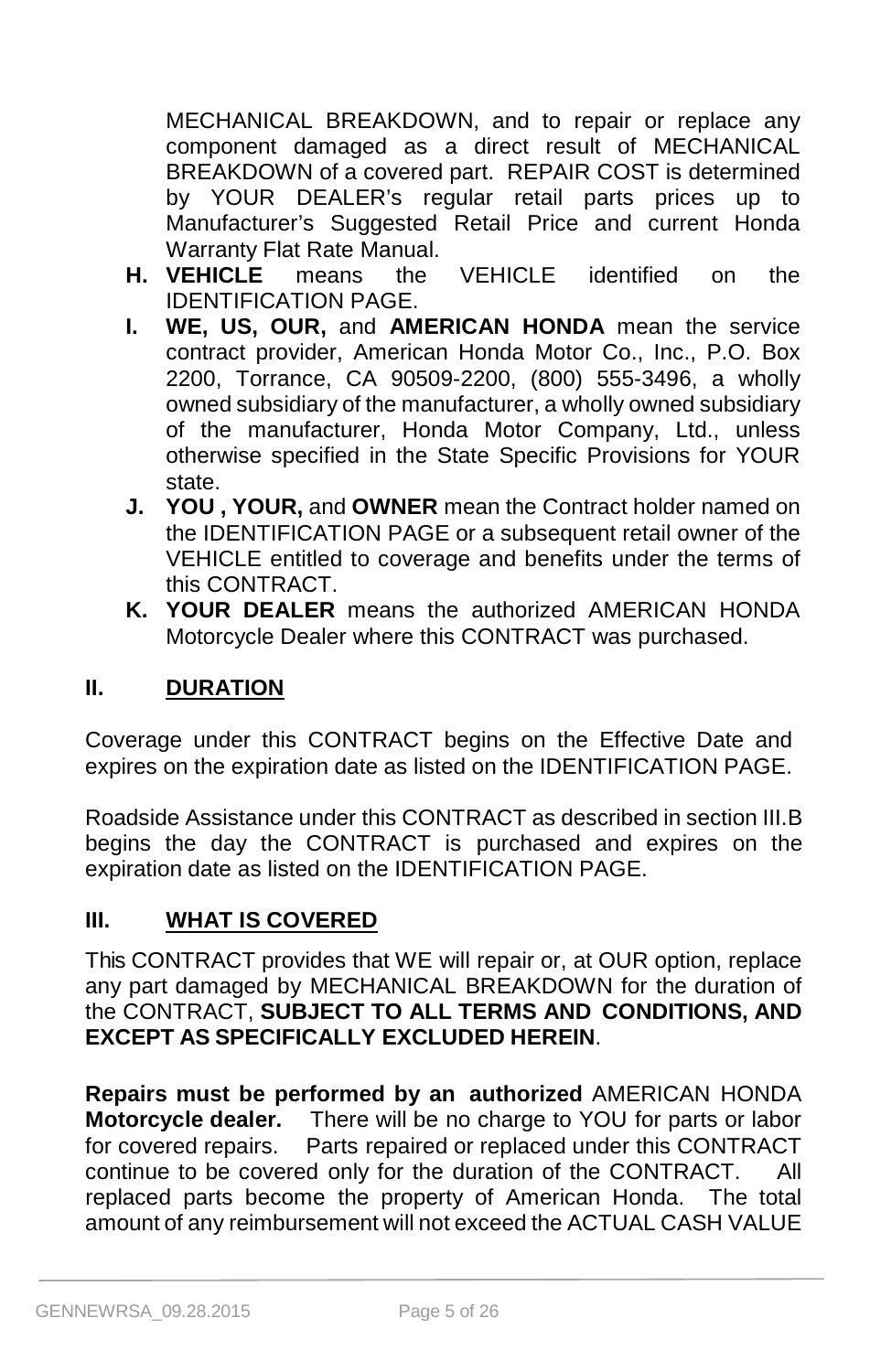of the VEHICLE at the time of MECHANICAL BREAKDOWN as determined by standard publications for establishing VEHICLE value. Repairs and replacements will be made with new or remanufactured AMERICAN HONDA authorized parts of like kind and quality.

#### **IV. TRANSFER & CANCELLATION**

#### A. **TRANSFER**

- 1. This CONTRACT may be transferred to a subsequent owner of the VEHICLE at the request of the original purchaser. **THIS CONTRACT DOES NOT TRANSFER AUTOMATICALLY TO A SUBSEQUENT OWNER OF THE VEHICLE AND MAY ONLY BE TRANSFERED AT THE REQUEST OF THE ORIGINAL PURCHASER OF THE CONTRACT, EXCEPT AS DESCRIBED IN SECTION IV.A.5, BELOW.**
- 2. **THIS CONTRACT CANNOT BE TRANSFERRED TO ANOTHER VEHICLE.**
- 3. To transfer this CONTRACT to a subsequent owner of the VEHICLE, the original purchaser should inform any authorized Honda Motorcycle dealership of their intent to transfer the CONTRACT and obtain and complete a transfer form. The authorized Honda Motorcycle dealership will help register the VEHICLE's change of ownership and transfer of the CONTRACT to the subsequent purchaser at no charge.
- 4. The subsequent owner of the VEHICLE should verify that the VEHICLE's change of ownership information is conveyed to American Honda, and ensure that the VEHICLE's service history stays with the VEHICLE when the ownership is transferred.
- 5. **THIS CONTRACT MAY NOT BE TRANSFERRED TO A SUBSEQUENT PURCHASER OF THE VEHICLE WITHOUT THE EXPRESS PERMISSION OF THE ORIGINAL PURCHASER AND A COMPLETED TRANSFER FORM; IN THE EVENT OF A TRADE-IN, THE CONTRACT MAY BE TRANSFERRED TO THE DEALER WITH THE EXPRESS PERMISSION OF THE ORIGINAL PURCHASER IN WHICH CASE THE DEALER MAY TRANSFER THE CONTRACT TO A SUBSEQUENT PURCHASER OF THE VEHICLE. IN THIS CASE, THE DEALER IS NOT ENTITLED TO COVERAGE UNDER THE CONTRACT OR TO RECEIVE A REFUND.**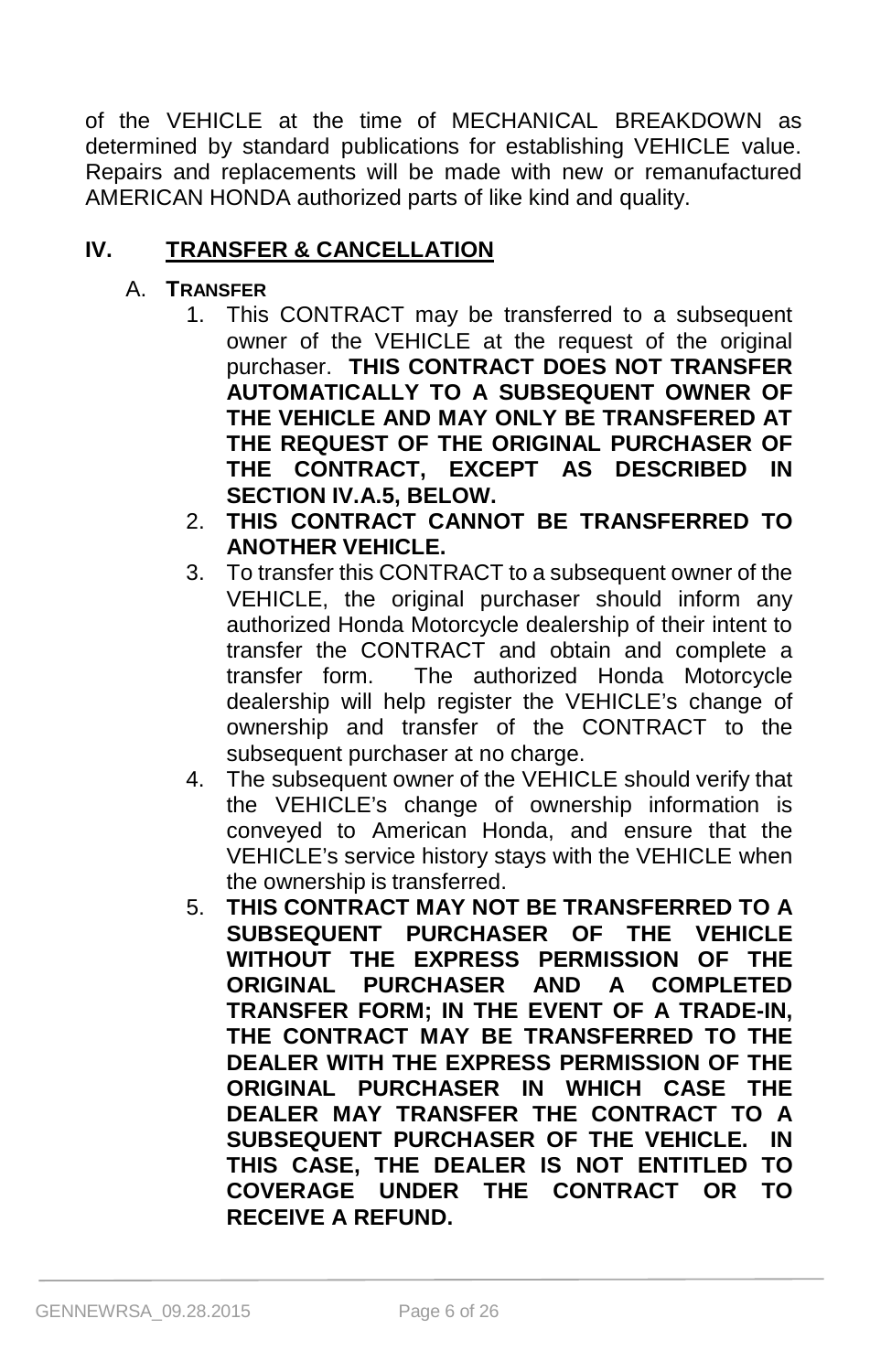#### **B. CANCELLATION**

- 1. YOU may cancel this CONTRACT at any time for any reason through any authorized Honda Motorcycle dealership by completing and submitting to AMERICAN HONDA a cancellation form. Proof of vehicle ownership or lienholder information is required when applying for cancellation.
- 2. **THIS CONTRACT MAY ONLY BE CANCELLED BY THE CONTRACT HOLDER OF RECORD AND ONLY BY COMPLETING AND SUBMITTING TO AMERICAN HONDA A CANCELLATION FORM.**
- 3. Upon cancellation of the CONTRACT, if YOU are the original purchaser, YOU are entitled to a refund as specified below:
	- a. If YOU cancel this CONTRACT within sixty (60) days of the Effective Date and no claim has been made, YOU will receive a full refund of the purchase price, less a \$25.00 processing fee where permitted by state law.
	- b. If YOU cancel this CONTRACT after sixty (60) days of the Effective Date or if a claim has been made, YOU will receive a pro-rata refund based on the term remaining, less any claims paid under the CONTRACT and a \$25.00 processing fee where permitted by state law.
- **4. TRANSFERRED CONTRACTS ARE NOT ELIGIBLE FOR CANCELLATION REFUNDS. ONLY THE ORIGINAL CONTRACT HOLDER, OR A LIENHOLDER IF ANY, AS SPECIFIED BELOW, MAY RECEIVE A REFUND.**
	- a. If this CONTRACT was financed and a discharge of lien is provided, the check will be made payable to the OWNER of the VEHICLE requesting cancellation.
	- b. If this CONTRACT was financed and a discharge of lien is not provided, any refund amount will be issued to the lienholder.
	- c. In the event of a loan default or repossession for which the lienholder has been unable to reach the OWNER, the lienholder may request the check be made payable to the lienholder.
- 5. WE may cancel this CONTRACT at any time for the following reasons by sending notice of the cancellation to YOUR last known address fifteen (15) days prior to the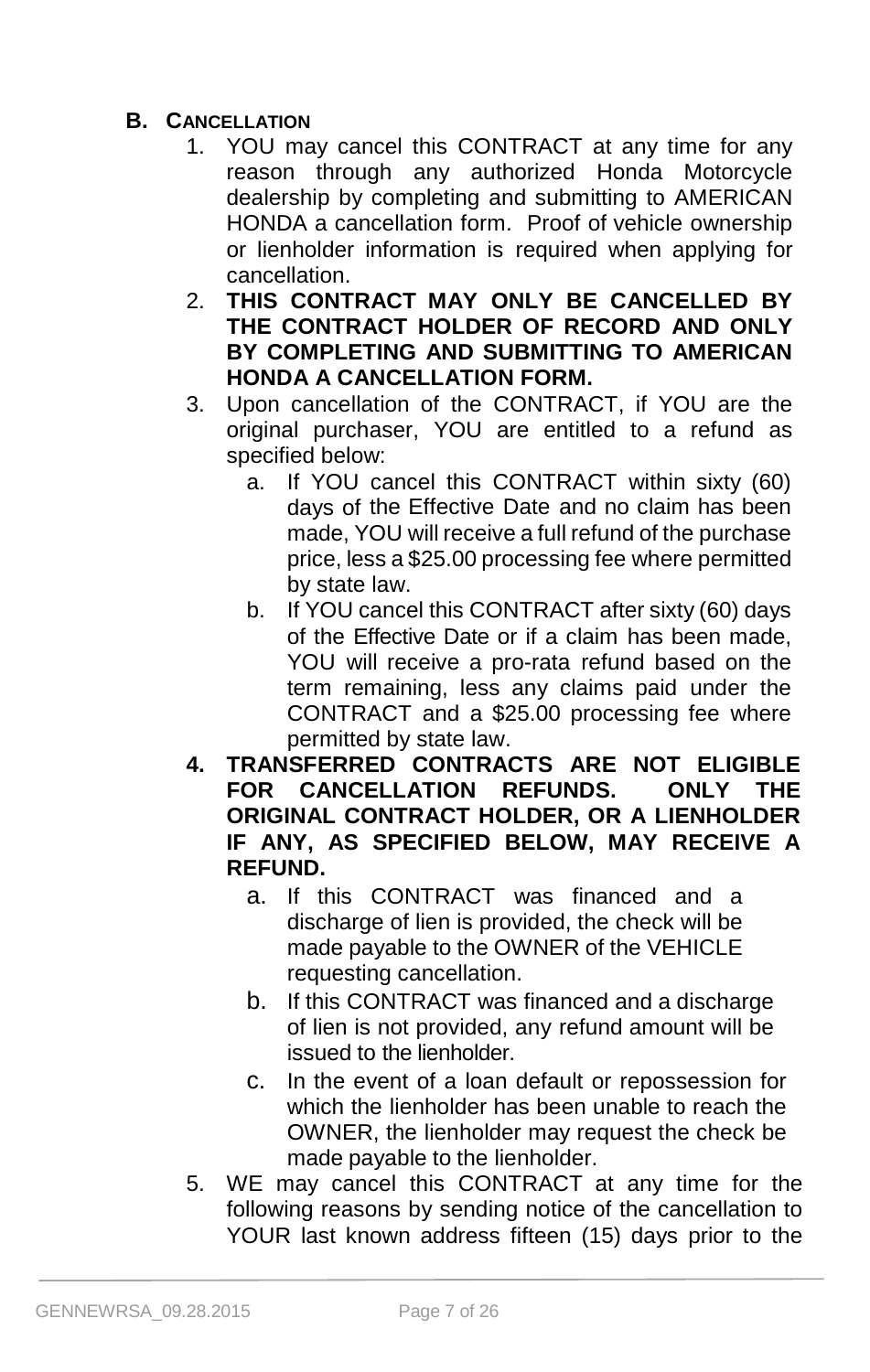effective date of the cancellation:

- a. Nonpayment of the provider fee.
- b. Fraud or material misrepresentation related to this **CONTRACT**
- c. Substantial breach of this CONTRACT.
- 6. If WE cancel this CONTRACT, YOU will receive a pro-rata refund of the unearned provider fee unless the cancellation is due to YOUR nonpayment of the provider fee.
- 7. Cancellation requests may require three to four weeks for processing.

#### **V. YOUR OBLIGATIONS**

- **A. YOU must maintain YOUR VEHICLE according to the maintenance schedule in the owner's manual and keep an accurate record of the maintenance, which may include:**
	- **1. A maintenance record (such as the one in the Owner's Manual), which displays each date of service and work performed. Each entry should be signed or stamped by a person who is qualified to service YOUR VEHICLE.**
	- **2. Copies of repair orders/receipts detailing performance of required maintenance, including dates.**
	- **3. A statement that YOU performed the maintenance yourself, stating the type of work performed and the date of service. This statement should be accompanied by receipts for the replacement**
- **B. YOU will have to pay for the maintenance of Your VEHICLE, including service at the scheduled intervals. YOU may perform the work yourself if YOU have the skills to do so. This will NOT void this CONTRACT.**
- **C. FAILURES CAUSED DIRECTLY BY YOUR LACK OF MAINTENANCE OR IMPROPER MAINTENANCE ARE NOT COVERED BY THIS CONTRACT.**
- **D. WE recommend YOUR DEALER as the best place for fulfilling YOUR maintenance obligation.**

#### **VI. HOW TO OBTAIN SERVICE**

- A. **ALL REPAIRS MUST BE PERFORMED BY AN AUTHORIZED AMERICAN HONDA DEALERSHIP.**
- B. If repairs are necessary, YOU should contact a dealer who is authorized to service YOUR type of Honda, whether it's a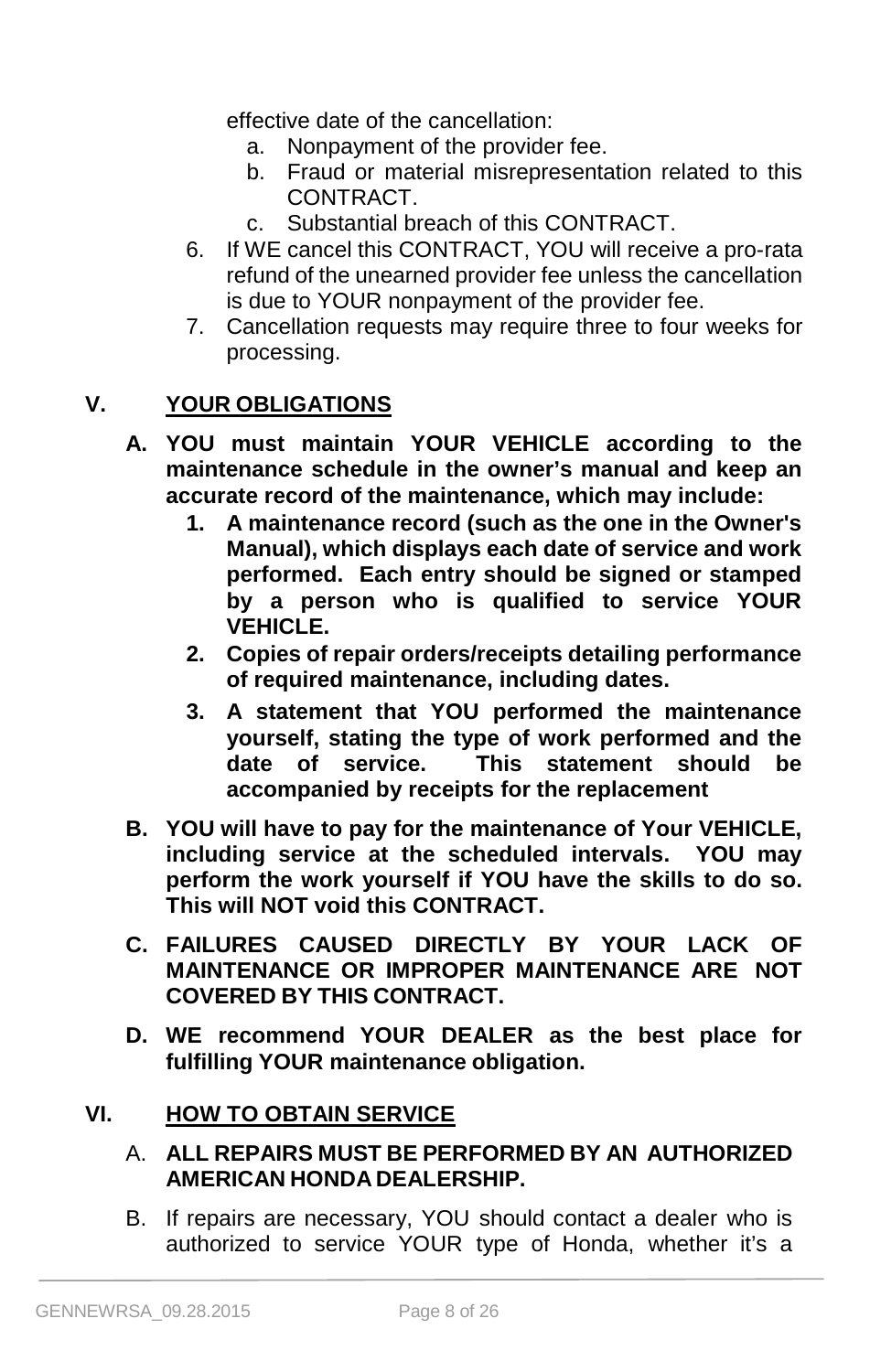Motorcycle, ATV, MUV or Scooter, during their normal service department business hours and arrange, at YOUR expense, to take YOUR VEHICLE and its maintenance documents to the dealership.

- 1. See the service manager, present this CONTRACT and describe YOUR VEHICLE's problem. YOU may be asked to provide documentation of proper maintenance, which may consist of one or more of the following:
	- a. A maintenance record (such as the one in the Owner's Manual), which displays each date of service and work performed. Each entry should be signed or stamped by a person who is qualified to service YOUR VEHICLE.
	- b. Copies of repair orders/receipts detailing performance of required maintenance, including dates.
	- c. A statement that YOU performed the maintenance yourself, stating the type of work performed and the date of service. This statement should be accompanied by receipts for the replacement parts/filters/gaskets/fluids, etc. that YOU used.
- 2. Arrangements will then be made to complete covered repairs.
- C. **FAILURE TO PERFORM ANY MAINTENANCE SERVICE(S) OR TO PROVIDE ADEQUATE PROOF OF MAINTENANCE, AS REASONABLY DETERMINED BY AMERICAN HONDA, WILL RESULT IN DENIAL OF COVERAGE IF A PART FAILS DUE TO YOUR FAILURE TO PROPERLY MAINTAIN YOUR VEHICLE.**

**NOTE:** It is necessary that YOUR maintenance records remain with YOUR VEHICLE for use by subsequent owners.

#### **VII. EMERGENCY REPAIRS**

- **A.** If it is necessary for YOU to obtain emergency repairs after normal business hours, or by anyone other than an authorized Honda dealer, **YOU MUST CALL AMERICAN HONDA AT (800) 555-3496 FOR PRIOR AUTHORIZATION FOR REPAIRS AND INSTRUCTIONS FOR OBTAINING REIMBURSEMENT, BEFORE INCURRING ANY REPAIR COSTS.** American Honda's office is open weekdays from 8:30 am to 5:00 pm, Pacific Time, excluding holidays.
- **B.** If YOU must obtain emergency repairs when American Honda's office is closed, repairs may be performed as follows: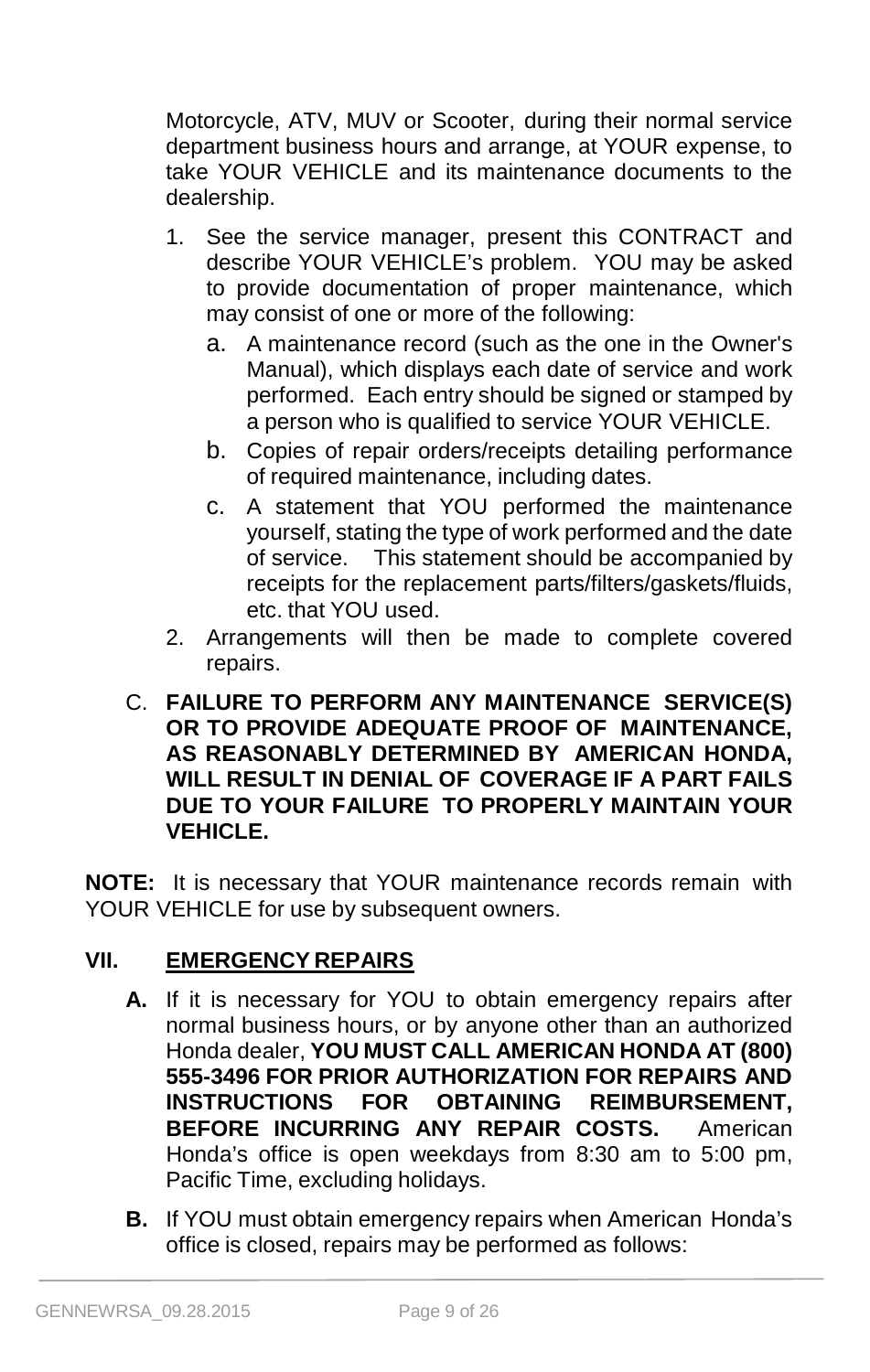- 1. YOUR VEHICLE must be inoperable as a result of a MECHANICAL BREAKDOWN.
- 2. YOU must pay the repair facility and submit a claim for reimbursement to American Honda.
- 3. YOU must notify AMERICAN HONDA of the repair by a non- Honda repair facility on the next business day.
- 4. YOU must submit to AMERICAN HONDA a written description of the repair and a detailed work order from the repair facility within 30 days after the repair.
- 5. YOU must make any parts available for inspection by American Honda. AMERICAN HONDA reserves the right to inspect YOUR VEHICLE to gather necessary information regarding any claim.
- **C. THE FOLLOWING WILL NOT BE COVERED WITHOUT PRIOR AUTHORIZATION:**
	- 1. **NON-EMERGENCY REPAIRS PERFORMED BY ANYONE OTHER THAN AN AUTHORIZED HONDA DEALER**
	- 2. **EMERGENCY REPAIRS PERFORMED BY ANYONE OTHER THAN AN AUTHORIZED HONDA DEALER WHEN AMERICAN HONDA'S OFFICE IS OPEN**

#### **VIII. WHAT IS NOT COVERED**

- A. **THIS CONTRACT DOES NOT COVER:**
	- 1. **BATTERIES;**
	- 2. **AUDIO and NAVIGATION EQUIPMENT;**
	- 3. **ACCESSORIES; and**
	- 4. **TIRES**
	- 5. **FAILURES WHICH ARE NOT DUE TO A DEFECT IN MATERIAL OR FACTORY WORKMANSHIP**
	- 6. **REGULAR OR REQUIRED MAINTENANCE**
	- 7. **REPLACEMENT OF EXPENDABLE MAINTENANCE ITEMS INCLUDING, BUT NOT LIMITED TO:**
		- a. **SPARK PLUGS**
		- b. **GASKETS**
		- c. **FILTERS**
		- d. **HOSES**
		- e. **COOLANT**
		- f. **BELTS**
		- g. **LUBRICANTS**
	- 8. **PARTS AFFECTED OR DAMAGED BY:**
		- a. **IMPROPER INSTALLATION OF PARTS OR ATTACHMENTS**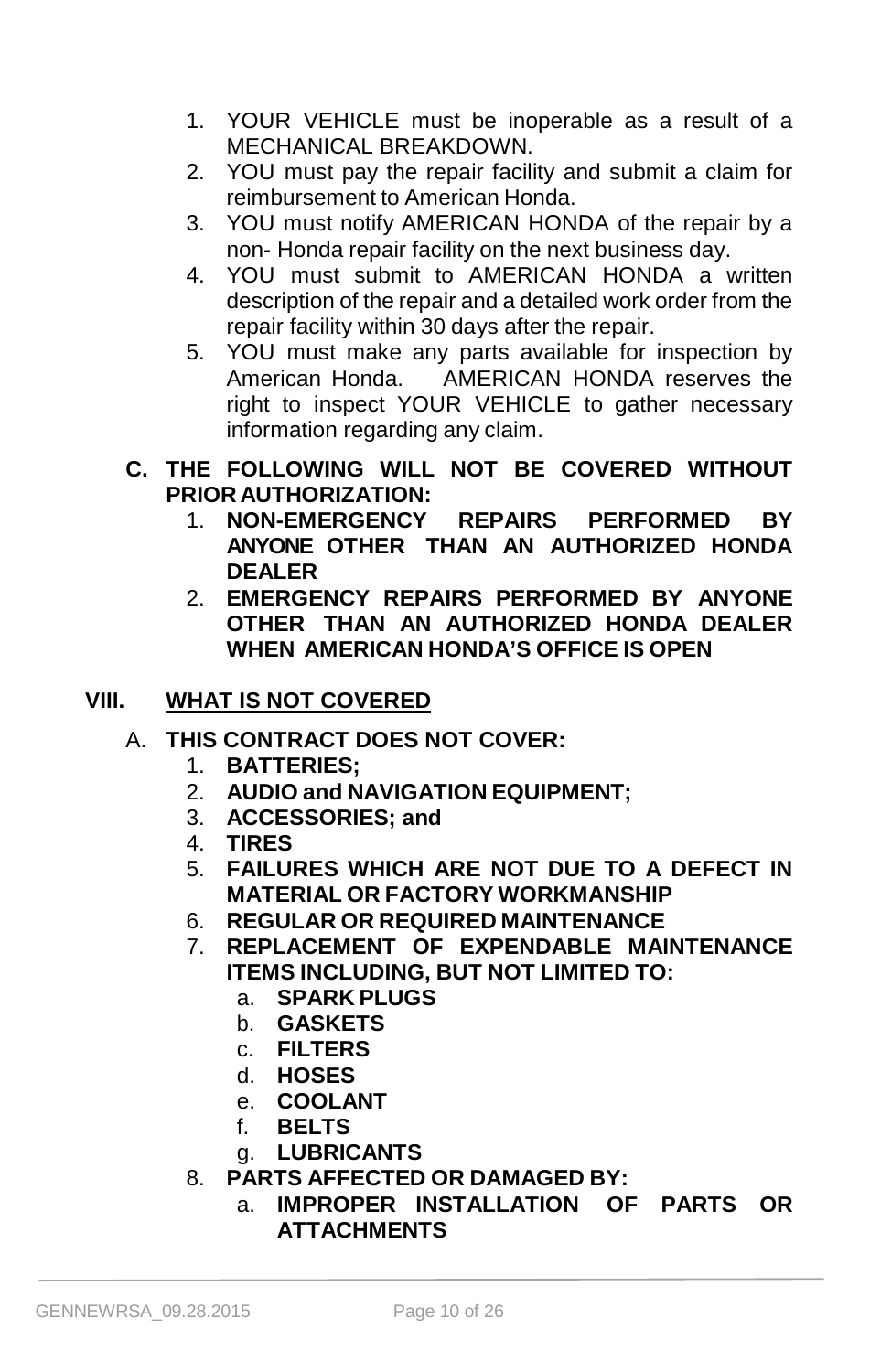- b. **UNSUITABLE USE IN AN APPLICATION FOR WHICH THE PART WAS NOT DESIGNED**
- c. **INCORPORATION OR USE OF UNSUITABLE ATTACHMENTS OR PARTS**
- d. **ANY REPAIR, IF A NON-AUTHORIZED PART OR ACCESSORY CAUSED OR CONTRIBUTED TO THE BREAKDOWN OR DAMAGE**
- e. **ACCIDENT AND/OR COLLISION**
- f. **DETERIORATION FROM THE ELEMENTS**
- g. **LACK OF REQUIRED MAINTENANCE**
- h. **NEGLECT**
- i. **NORMAL WEAR & TEAR**
- j. **MISUSE**
- k. **NATURAL DISASTER**
- l. **ACTS OF NATURE**
- m. **IMPROPER MAINTENANCE**
- n. **ABUSE**
- o. **UNAUTHORIZED ALTERATION OF ANY PART**
- p. **VANDALISM**
- q. **THEFT**
- r. **FIRE**
- 9. **REPAIRS PERFORMED IN NON-COMPLIANCE WITH STANDARDS AND CONDITIONS SET FORTH BY AMERICAN HONDA FOR SUCH SERVICE, AND REIMBURSEMENT FOR SUCH SERVICE, INCLUDING REPAIRS WITHOUT PRIOR AUTHORIZATION WHICH REQUIRE SUCH AUTHORIZATION.**
- B. **THE FOLLOWING ACTIVITIES WILL VOID HONDACARE COVERAGE OF THE VEHICLE:**
	- 1. **RACING**
	- 2. **COMPETITION**
	- 3. **RENTAL**
- C. **AMERICAN HONDA EXPRESSLY DISCLAIMS ANY RESPONSIBILITY FOR:**
	- 1. **LOSS OF TIME;**
	- 2. **LOSS OF USE OF THE VEHICLE;**
	- 3. **NEGLIGENCE, ERROR, OR OMISSION ON THE PART OF ANY ROADSIDE ASSISTANCE SERVICE PROVIDER;**
	- 4. **TRANSPORTATION EXPENSES;**
	- 5. **PERSONAL EXPENSES;**
	- 6. **ANY OTHER INCIDENTAL OR CONSEQUENTIAL DAMAGE; OR**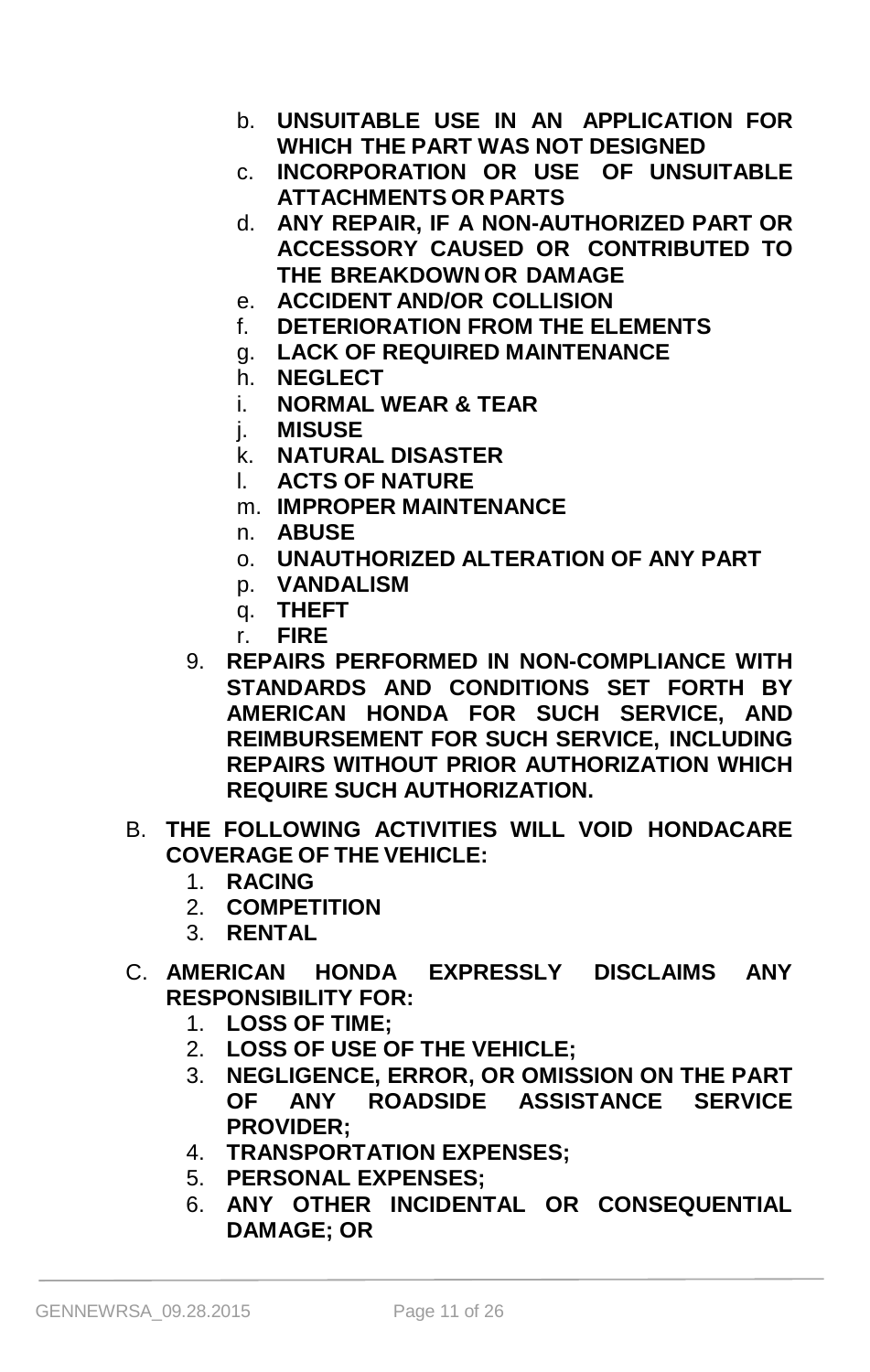### 7. **PRE-EXISTING CONDITIONS.**

#### **IX. CUSTOMER SATISFACTION**

YOUR satisfaction and goodwill are important to YOUR DEALER and American Honda. Normally, any problems with the product will be handled by YOUR DEALER's Service Department. Sometimes, however, in spite of the best intentions of all concerned, misunderstandings may occur. If YOUR problem has not been handled to YOUR satisfaction, WE suggest YOU take the following action:

- A. Discuss the problem with a member of the dealership's management. Often complaints can be quickly resolved at that level. If the problem has already been reviewed with the Service Manager, contact the General Manager or owner of the dealership.
- B. If YOUR problem still has not been resolved to YOUR satisfaction, please write: Motorcycle Customer Service Department, American Honda Motor Co., Inc., P.O. Box 2200, Torrance, CA 90509-2200 or YOU may call Motorcycle Customer Service at (866) 784-1870. WE will need the following information in order to assist YOU:
	- a. YOUR Name, Address, and Telephone Number
	- b. Model and Vehicle Identification Number (VIN)
	- c. Date of Purchase
	- d. Dealer Name and Address
	- e. Nature of Problem
- C. After reviewing all the facts, Customer Service will contact YOU and advise what action can be taken. Please bear in mind that YOUR problem will likely be resolved at the dealership, using the dealer's facilities, equipment, and personnel. For this reason, it is important that YOUR initial contact be with the dealer.

#### **X. ROADSIDE ASSISTANCE**

#### **A. General Provisions**

1. All Roadside Assistance services under this CONTRACT are provided by Brickell Financial Services Motor Club, Inc. dba Road America Motor Club ("Road America") with corporate offices located at 7300 Corporate Center Drive, Suite 601, Miami, Florida 33126, unless otherwise stated; however, the Emergency Towing and/or Road Service will be performed by independent service providers for whose actions neither Road America nor American Honda shall be liable.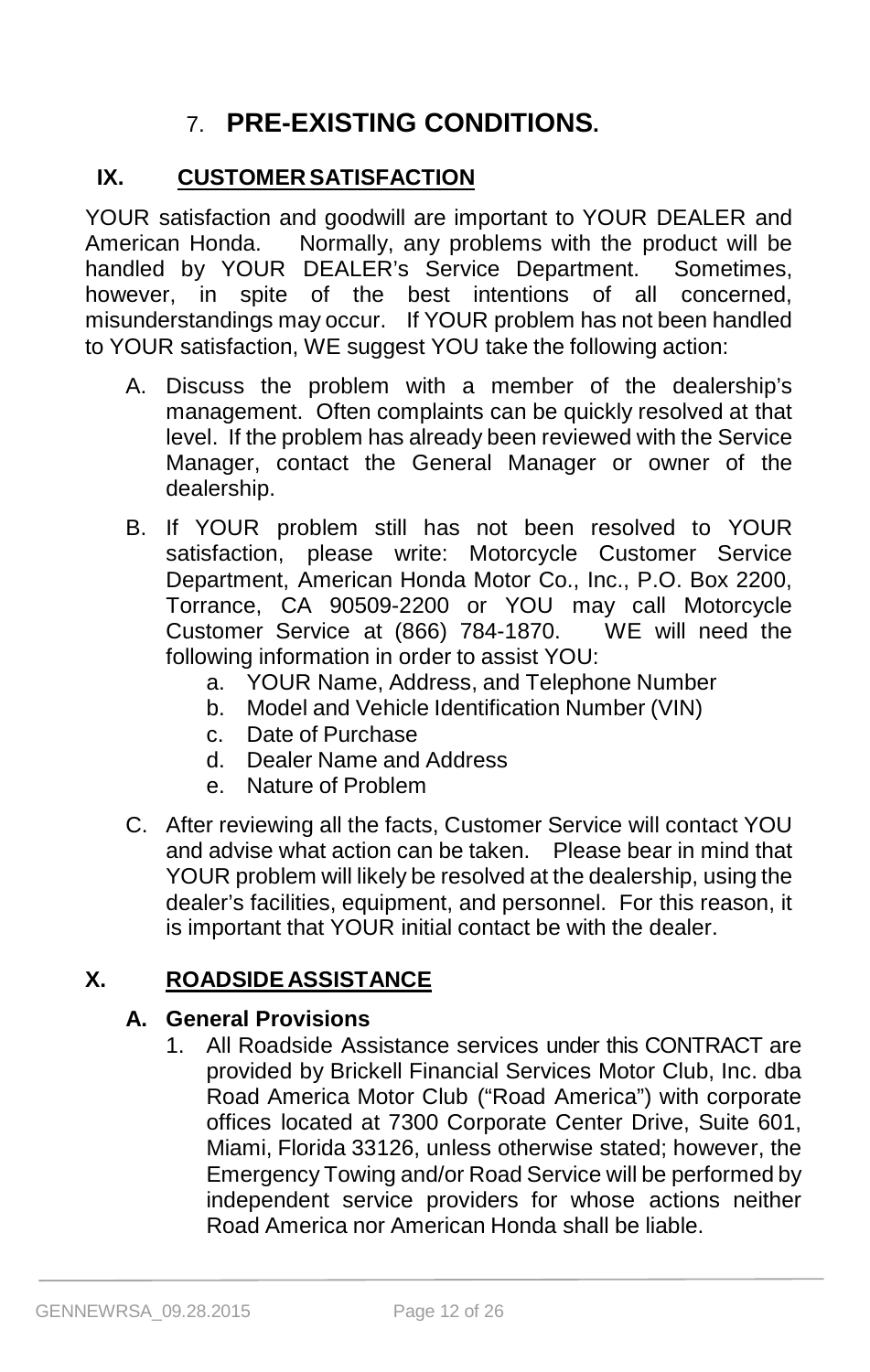- 2. **This is not a motorcycle liability or physical damage insurance contract**.
- 3. The Roadside Assistance service rendered by Road America is an "emergency service" and not a general repair service. **YOU, or another driver using YOUR Vehicle with YOUR permission, are only entitled to the Covered Services outlined in this section, subject to the limitations and exclusions outline herein, when YOUR Vehicle is Disabled.** YOUR Vehicle is considered to be Disabled if it is unable to safely proceed under its own power either on YOUR premises (garage or driveway) or any normally traveled public street, highway or parking area.
- 4. Services are available 24 hours a day, 365 days a year, wherever YOU travel in the United States, Mexico, or Canada.
- 5. **When YOU call Road America's toll-free number (1-866- MY ROAD HELP) the Covered Services described below will be prepaid for under this CONTRACT. YOU will only need to sign the service facility's invoice and drive on YOUR way.** YOU will receive all Covered Services available to YOU up to YOUR program benefit limits outlined in section X.D without any additional payments or fees required.
- 6. Roadside Assistance under this CONTRACT as described in section III.B of this CONTRACT begins the day the CONTRACT is purchased and expires on the expiration date as listed on the IDENTIFICATION PAGE.

#### **B. Covered Services:**

The term "Covered Services" as used in this section refers to the following Roadside Assistance Services:

- 1. Emergency Towing: YOUR VEHICLE will be towed to the nearest American Honda Motorcycle Dealer\* or suitable repair facility if
	- a. it cannot be started;
	- b. YOU have a flat tire;
	- c. YOU have lost or broken Your key; or
	- d. YOU are involved in an accident or collision.
- 2. Locksmith Assistance: Assistance will be provided for YOU if YOUR keys are lost, broken or locked inside one of YOUR VEHICLE's compartments. YOU must pay the cost of any replacement keys made for YOUR VEHICLE.
- 3. Fluid/Fuel Delivery Service: Up to two (2) gallons of emergency fluids or fuel will be delivered to YOU at no charge for YOUR VEHICLE in the event of an emergency. YOU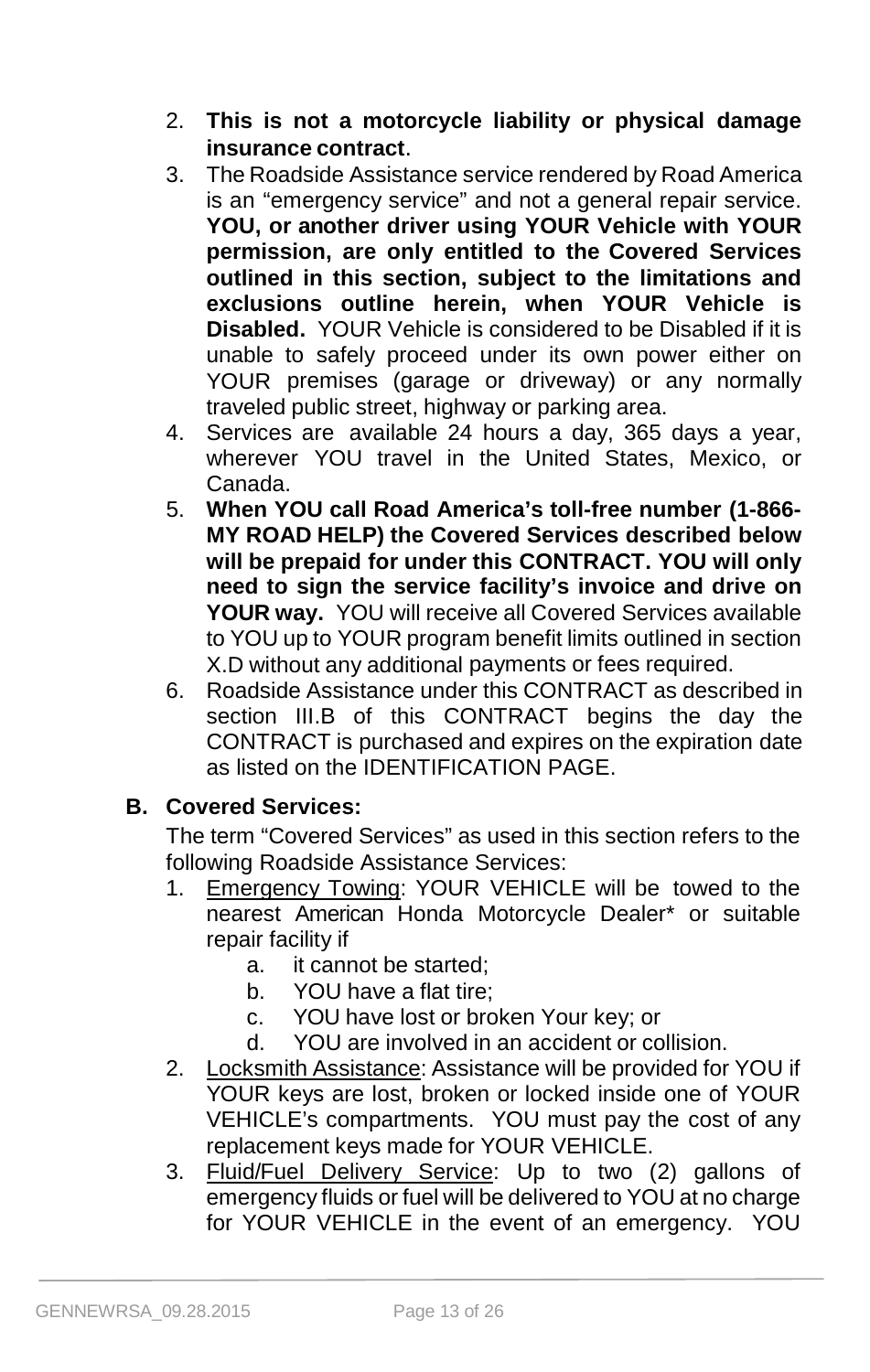must pay for the costs directly to the service provider for any fluids or fuel delivered over two (2) gallons per event.

4. Extrication Assistance: Provides assistance extricating the covered vehicle when stuck in a ditch or other inaccessible area, when such location is within fifty (50) yards of a paved road or highway.

\* Or YOU may choose to be towed to any authorized American Honda Motorcycle Dealer or YOUR home residence within thirty (30) miles from the point of the Vehicle's Disablement as YOUR destination. YOU may pay the difference to be towed to a different authorized American Honda Motorcycle Dealer or YOUR residence if the distance between Disablement point and desired destination is beyond benefit limits.

#### **C. How to Obtain Covered Services**

- 1. To obtain Covered Services under this Contract YOU may call **1-866-MY ROAD HELP** (1-866-697-6234) 24 hours a day, 365 days a year. Hearing impaired – TDD assistance is also available for customers who have access to TDD or TTY by calling**1-800-839-0347**
- 2. Provide the Roadside Assistance representative with the following:
	- a. YOUR Vehicle Identification Number (VIN)
	- b. Area code and telephone number where YOU can be reached
	- c. Location of Disabled Vehicle (city, state, street address and closest intersection or other identifying landmarks)
	- d. Description of Disabled Vehicle (year, make, model)
	- e. License plate number and state
	- f. Type of service needed (tow, flat tire, gas, etc.)
- 3. The Roadside Assistance Representative will contact a nearby, rated, qualified, and insured service facility.
- 4. Once the dispatch request has been processed, an automated call back system will call the telephone number that YOU provided, identifying the service provider that will arrive to help, and providing YOU with an estimated time of arrival.
- 5. YOU must be with YOU VEHICLE when service arrives. The service facility cannot provide service for an unattended Vehicle.
- 6. Present Your HondaCare I.D. Card and driver's license to the dispatched driver or lockout service.
- 7. In the unlikely event that service is not obtainable through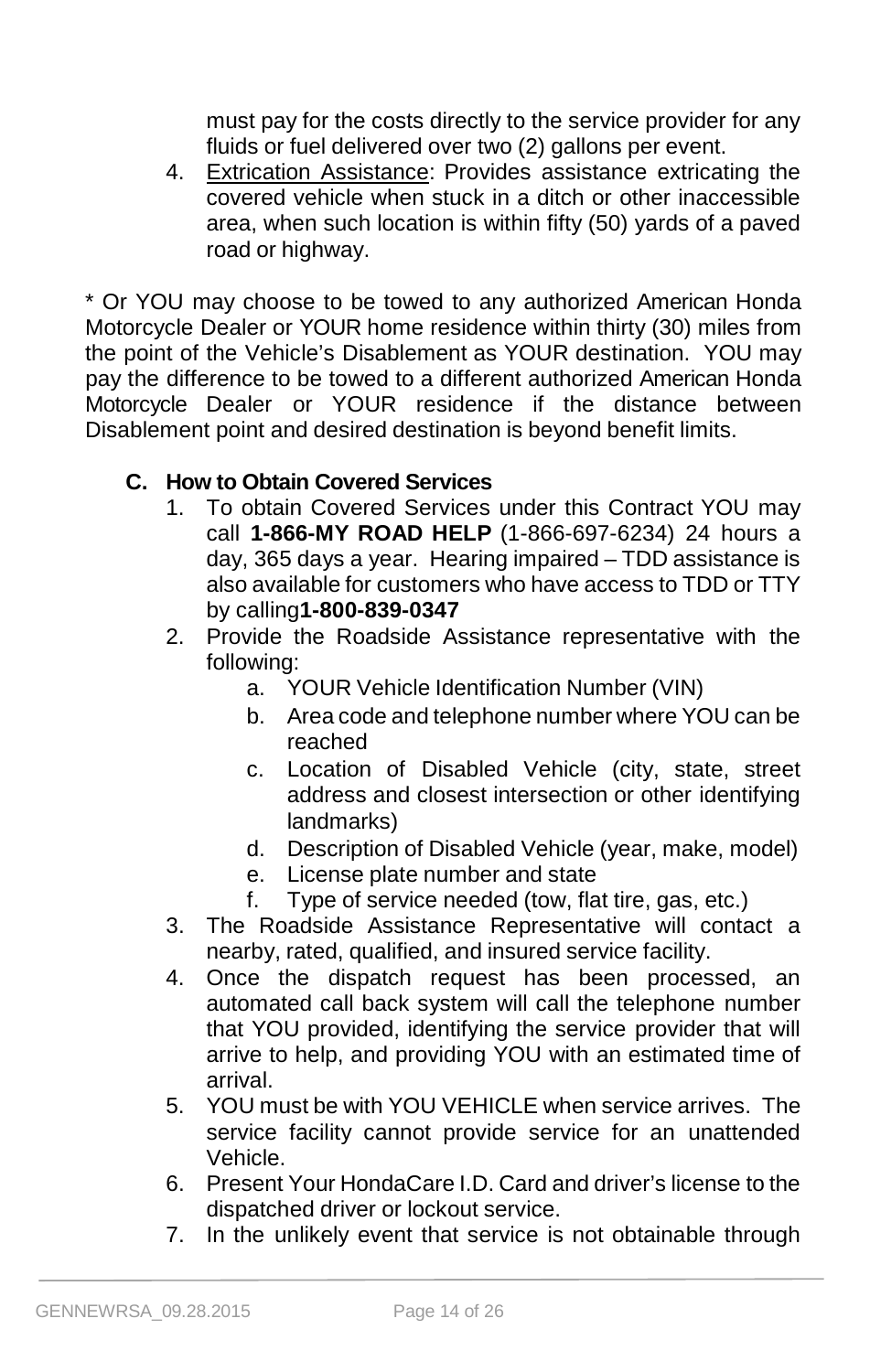Road America, and where YOU are required to secure service on YOUR own, YOU will be provided an authorization code to obtain services independently of the program.

a. Please submit the bill and verification records which include the authorization code, the original, reprinted, itemized receipt showing the name, address and telephone number of a commercial garage, service station or other repair facility detailing the amount charged for emergency towing/road service and describing in detail the unusual circumstances and cause of Disablement for appropriate reimbursement to:

> Road America C/O Honda Protection Plans 7300 Corporate Center Drive, Suite 601 Miami, Florida 33126 Attn: Customer Care Department

- b. Road America will reimburse YOU up to a maximum of \$150.00 per Disablement for Covered Services. All claims must be sent to Road America within thirty (30) days of disablement.
- c. Claims received after that time period may not be honored and are subject to the discretion of Road America. Private citizen's assistance is not reimbursable.

#### **D. Exclusions and Limitations**

- 1. Coverage Limits: For Emergency Towing Services, Road America will pay in full for towing to the nearest authorized American Honda Motorcycle Dealership or suitable repair facility provided from YOUR disablement location when YOU contact the Road America toll-free number for assistance.
- 2. Frequency Limit: These services are provided to You as an emergency service and not a general maintenance service. Towing and road services are limited to (a) one Disablement for the same cause in any consecutive seven (7) day period, and (b) a combined four (4) service incidents per Contract year. For any service requests after the frequency limits are exceeded, Road America will provide You with dispatch assistance for Your Disabled Vehicle. However, You are responsible for full payment of services at the time the service is rendered and payment is not reimbursable.
- **3. Non-Covered Items:**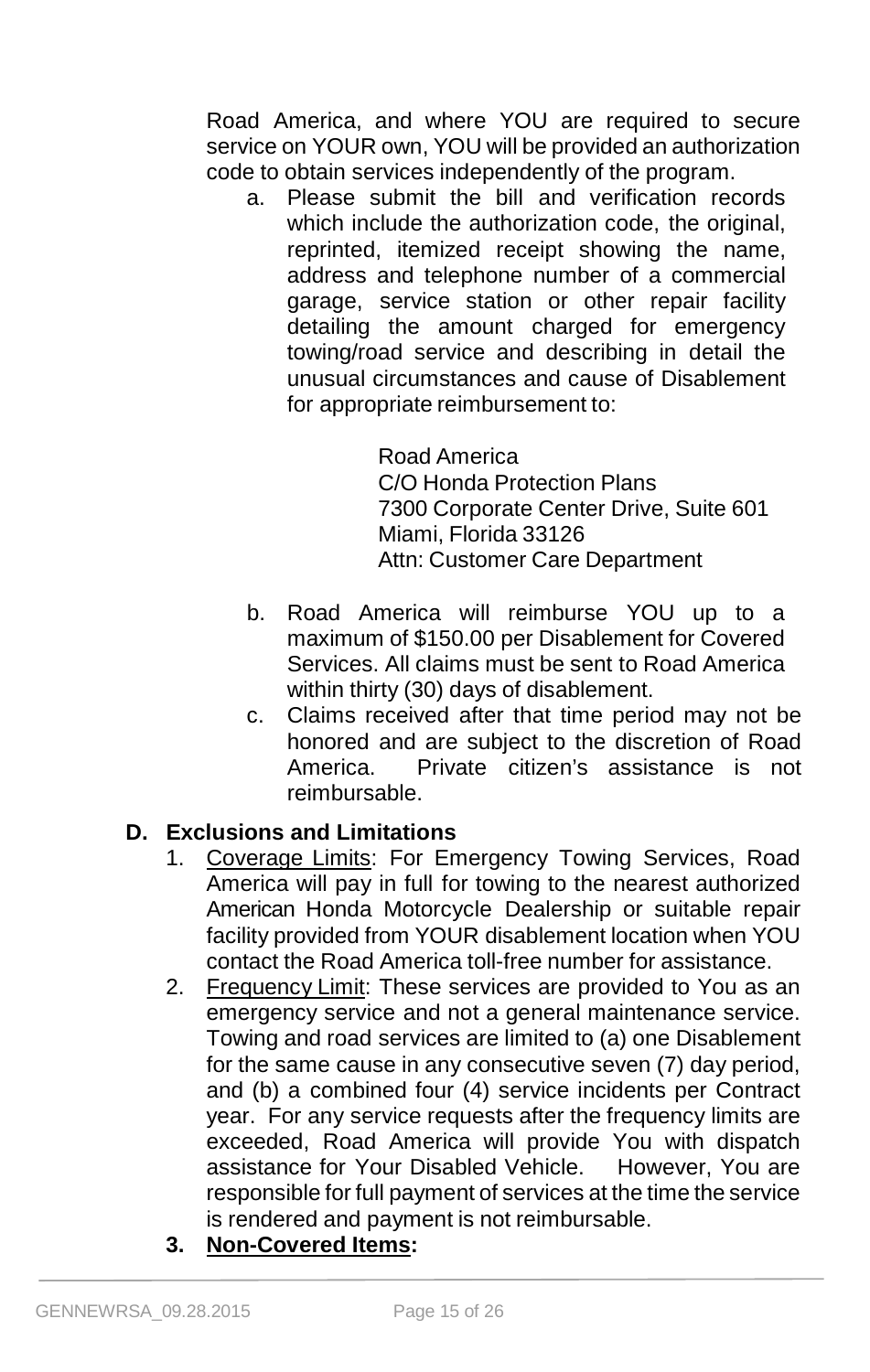- a. **All parts, labor, and supplies provided while at a repair shop or service station.**
- b. **Towing to a second location from the original destination to accommodate the driver.**
- c. **Any and all fines or ambulance charges.**
- d. **Rental of towing equipment.**
- e. **Towing at the direction of a law enforcement officer relating to impoundment, abandonment, illegal parking or other violations of law ortowing by other than a licensed service station or garage.**
- f. **Service for a Vehicle involved in a felony or other criminal activity.**
- g. **Cost to remove or replace a lost or broken key, or any part or repairs necessary as a result of such event.**
- h. **Shoveling snow from around a Vehicle.**
- i. **Snow tires or chains.**
- j. **Vehicle storage charges, cost of parts and installation of products, materials, impoundment, and additional labor relating to towing.**
- k. **Services arising out of or in connection with an act of God, war, insurrection, riot, terrorism, natural disaster, etc.**
- l. **Expenses incurred by You that are not specifically listed in this benefit guideline.**
- m. **Expenses which exceed the program benefit limits as outlined in this section.**
- n. **Any and all taxes and fines.**
- o. **Service on a Vehicle that is not in a safe condition to be towed.**
- p. **Assistance from sources other than Road America is not covered and may not be reimbursable.**
- **4. Your Roadside Assistance benefits cover only Your Vehicle while operated by You or by anyone with Your permission.**

#### **E. Customer Satisfaction**

If You are not satisfied with the Roadside Assistance services provided under this Contract, You may file a complaint by contacting the Customer Care Department either via mail at 7300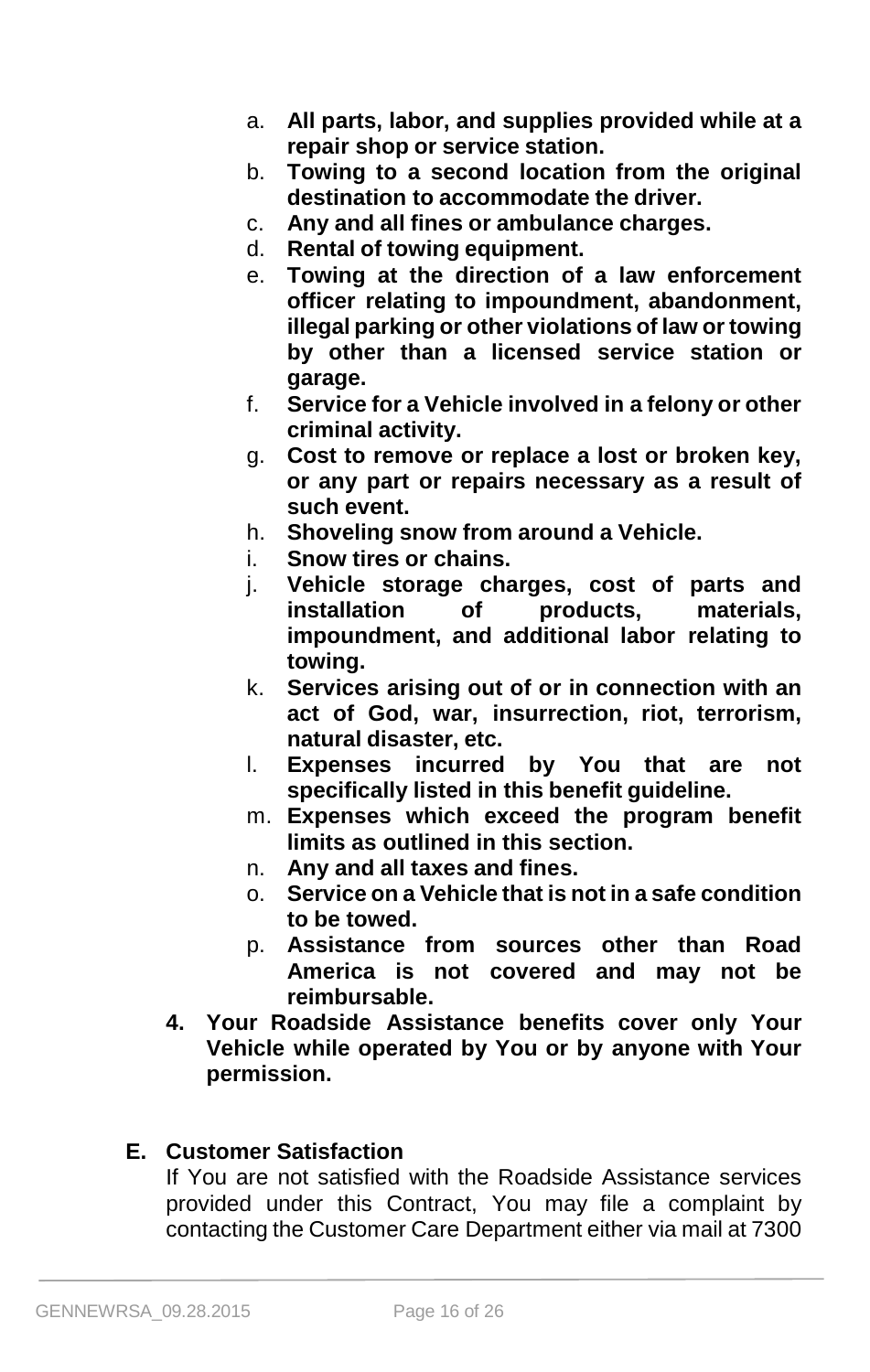Corporate Center Drive, Suite 601, Miami, Florida 33126 or via phone at (800) 262-7262.

#### **F. Subrogation of Rights**

In the event that Road America pays to You, or pays or incurs expense for Your benefit, any sums in connection with or arising out of services obtained by You under this Contract, then, to the extent of the amount paid or expense incurred, Road America shall be subrogated to all of Your rights, claims, and interest which You may have against any person, corporation, or legal entity liable or responsible for the loss or incident which occasioned such payment or expense, and You, by acceptance of such benefit, authorize Road America to sue, compromise, or settle, in its own name or in Your name, or otherwise, all such claims, and You hereby agree that Road America shall be fully substituted in Your place and subrogated to all of Your rights on account thereof.

- **G. State Specific Provisions Pertaining to Roadside Assistance** The schedule of benefits, terms and conditions may vary to conform to state laws as they exist from time to time. Your state of residence mandates the terms of this agreement.
	- **a. Mississippi**: Roadside Assistance services are provided by Brickell Financial Services Motor Club, Inc
	- **b. Wisconsin**: Roadside Assistance services are provided by Brickell Financial Services Motor Club, Inc. Wisconsin residents are not required to file reimbursement claims within thirty (30) days.

#### **XI. STATE SPECIFIC PROVISIONS**

These special state requirements apply if YOUR CONTRACT was purchased in one of the following states and supersede any other provisions herein to the contrary:

- A. **Alabama**: If YOU cancel this CONTRACT within sixty (60) days of the purchase date listed on the IDENTIFICATION PAGE as described in section IV.B.3.a of this CONTRACT no cancellation fee will be charged. A ten percent (10%) penalty per month will be added to a refund that is not paid within forty-five (45) days of return of the service contract to the provider.
- B. **Alaska**: If YOU cancel this CONTRACT within sixty (60) days of the purchase date listed on the IDENTIFICATION PAGE as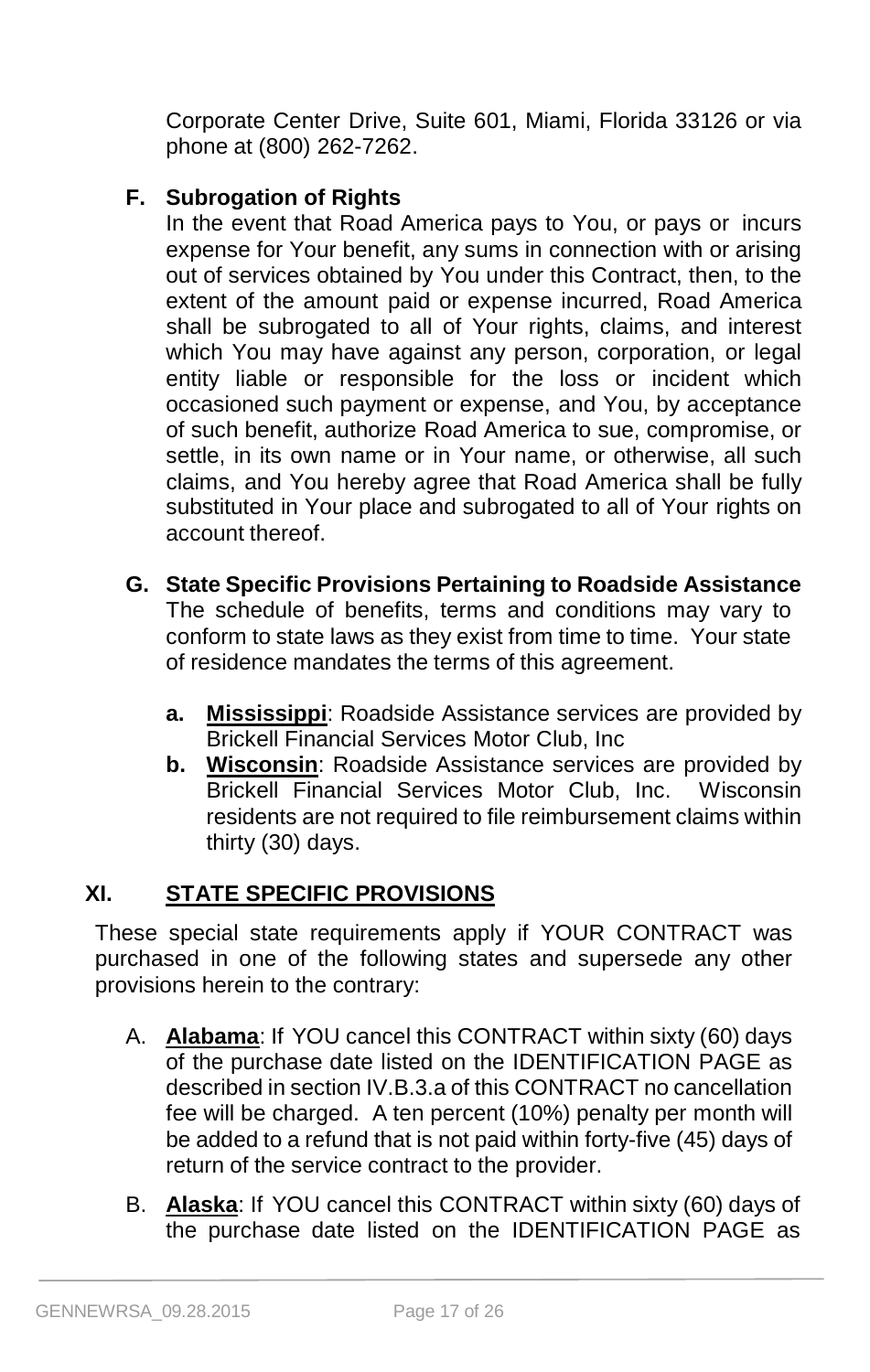described in section IV.B.3.a of this CONTRACT, no cancellation fee will be charged. Any cancellation fee charged under this CONTRACT shall not exceed the lesser of \$25 or seven-and-ahalf percent (7.5%) of the purchase price of this CONTRACT.

- C. **Arizona**: In calculating YOUR refund due upon cancellation of this CONTRACT, no claims paid will be deducted.
- D. **Arkansas**: If YOU cancel this CONTRACT within sixty (60) days of the purchase date listed on the IDENTIFICATION PAGE as described section IV.B.3.a of this CONTRACT no cancellation fee will be charged. A ten percent (10%) penalty per month will be added to a refund that is not paid within forty-five (45) days of return of the service contract to the provider.
- E. **California**: Any cancellation fee charged under this CONTRACT shall not exceed the lesser of \$25 or ten percent (10%) of the purchase price of the CONTRACT. A ten percent (10%) penalty per month will be added to a refund that is not paid within thirty (30) days of return of the service contract to the provider. If any promise made in the CONTRACT has been denied or has not been honored within 60 days after YOUR request, YOU may contact the California Department of Insurance at (800) 927-4357 or access the department's Internet Web site (www.insurance.ca.gov).

#### **Provision VII.B is amended to state that coverage under this CONTRACT is excluded for MECHANICAL BREAKDOWN due to racing, competition, or rental of the VEHICLE, rather than voiding coverage.**

As used in section VIII.A.3, the term "ACCESSORIES" means any item added to or installed on the VEHICLE by anyone other than the VEHICLE's manufacturer, including but not limited to, spoilers, rims or wheel covers, DVD players, gaming systems, glow lights, floor mats, towing hitches, seat covers, roll cages, specialty handlebars, or other appearance modifications.

Section X. Roadside Assistance is stricken in its entirety and replaced with the California Roadside Assistance Addendum.

F. **Florida**: For Florida only, if YOUR VEHICLE is a motorcycle, the obligor under this CONTRACT is American Honda Service Contract Corporation, 20800 Madrona Avenue, Torrance, CA 90503, (310) 972-2473, license number 60083. For all other VEHICLES, the obligor under this COTNRACT is American Honda Motor Co., Inc., P.O. Box 2200, Torrance, CA 90509- 2200, (800) 555-3496, license number 31503. The rate charged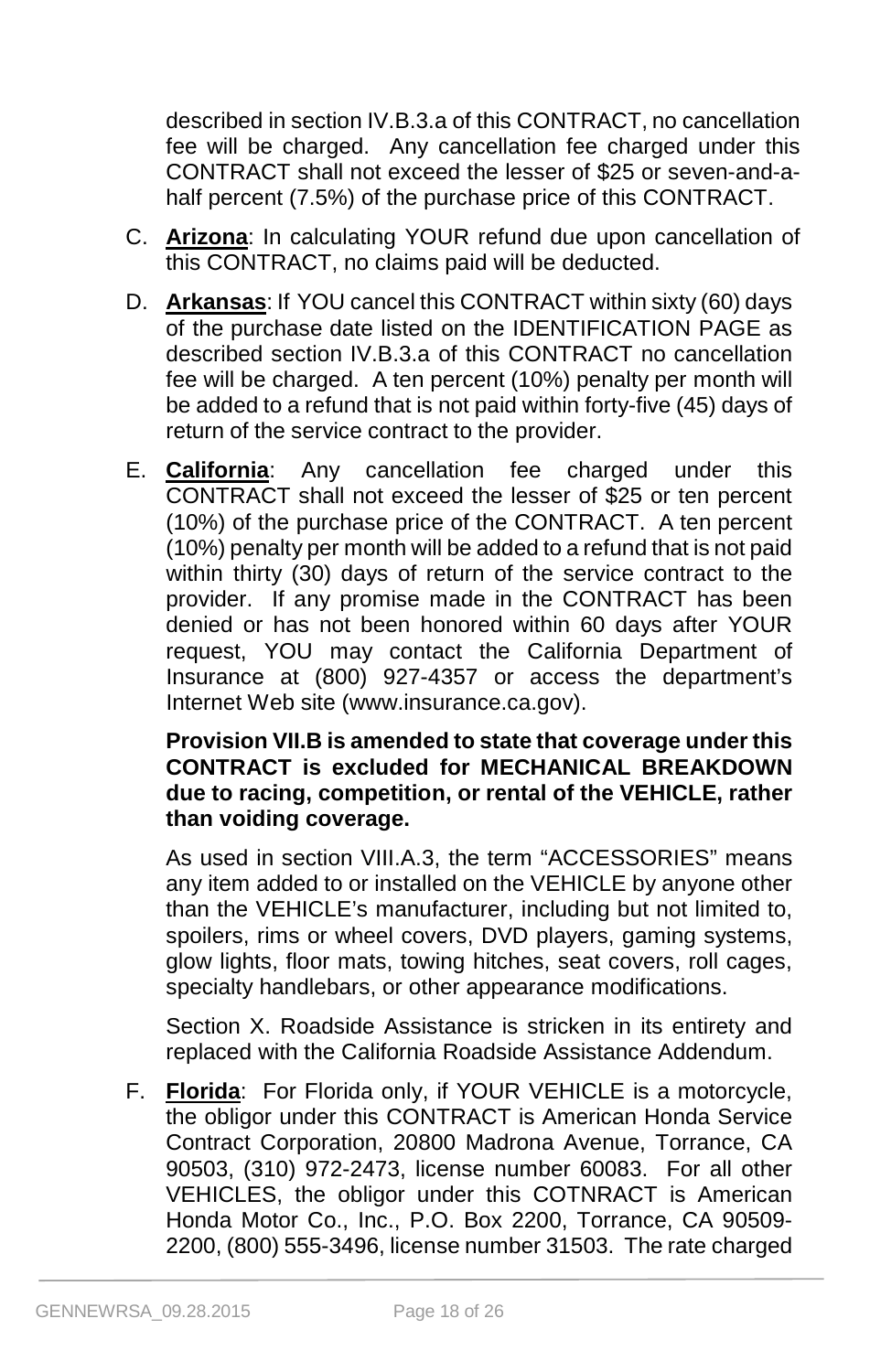for this CONTRACT is not subject to regulation by the Florida Office of Insurance Regulation.The cancellation fee described in section (IV)(c) of this CONTRACT shall not exceed the lesser of \$25 or five percent (5%) of the purchase price of this CONTRACT.

- G. **Hawaii**: If YOU cancel this CONTRACT within sixty (60) days of the purchase date listed on the CONTRACT Page as described in section IV.B.3.a of this Contract, no cancellation fee will be charged. For Hawaii, OUR Obligations under this CONTRACT are insured under a service contract contractual liability policy provided by American Bankers Insurance Company of Florida. If a claim for service has not been completed within sixty (60) days after proof of loss has been filed with US, the claim can be submitted to American Bankers Insurance Company of Florida, at 11222 Quail Roost Drive, Miami, FL 33157, or by calling the toll free number at (866) 306-6694.
- H. **Idaho**: Coverage afforded under this motor vehicle service **Contract is not guaranteed by the Idaho Insurance Guarantee**<br>Association **For Idaho OUR Obligations** under this For Idaho, OUR Obligations under this CONTRACT are insured under a service contract contractual liability policy provided by American Bankers Insurance Company of Florida. If a claim for service has not been completed within sixty (60) days after proof of loss has been filed with US, the claim can be submitted to American Bankers Insurance Company of Florida, at 11222 Quail Roost Drive, Miami, FL 33157, or by calling the toll free number at (866) 306- 6694.
- I. **Illinois**: Any cancellation fee charged will not exceed the lesser of \$25 or ten percent (10%) of the purchase price of this CONTRACT.
- J. **Indiana**: This CONTRACT is not insurance and is not subject to Indiana insurance law.
- K. **Iowa**: If YOU cancel this CONTRACT within sixty (60) days of the purchase date listed on the IDENTIFICATION PAGE as described in section IV.B.3.a of this CONTRACT, no cancellation fee will be charged. A ten percent (10%) penalty per month shall be added to a refund not made within thirty (30) days of the request. YOU may have additional rights under Iowa Consumer Credit Code, Chapter 537. If YOU have questions or concerns about this CONTRACT, YOU may contact the Iowa Insurance Commissioner at 330 Maple Street, Des Moines, IA 50319-0065, or by telephone at (515) 281-5705 or (877) 955-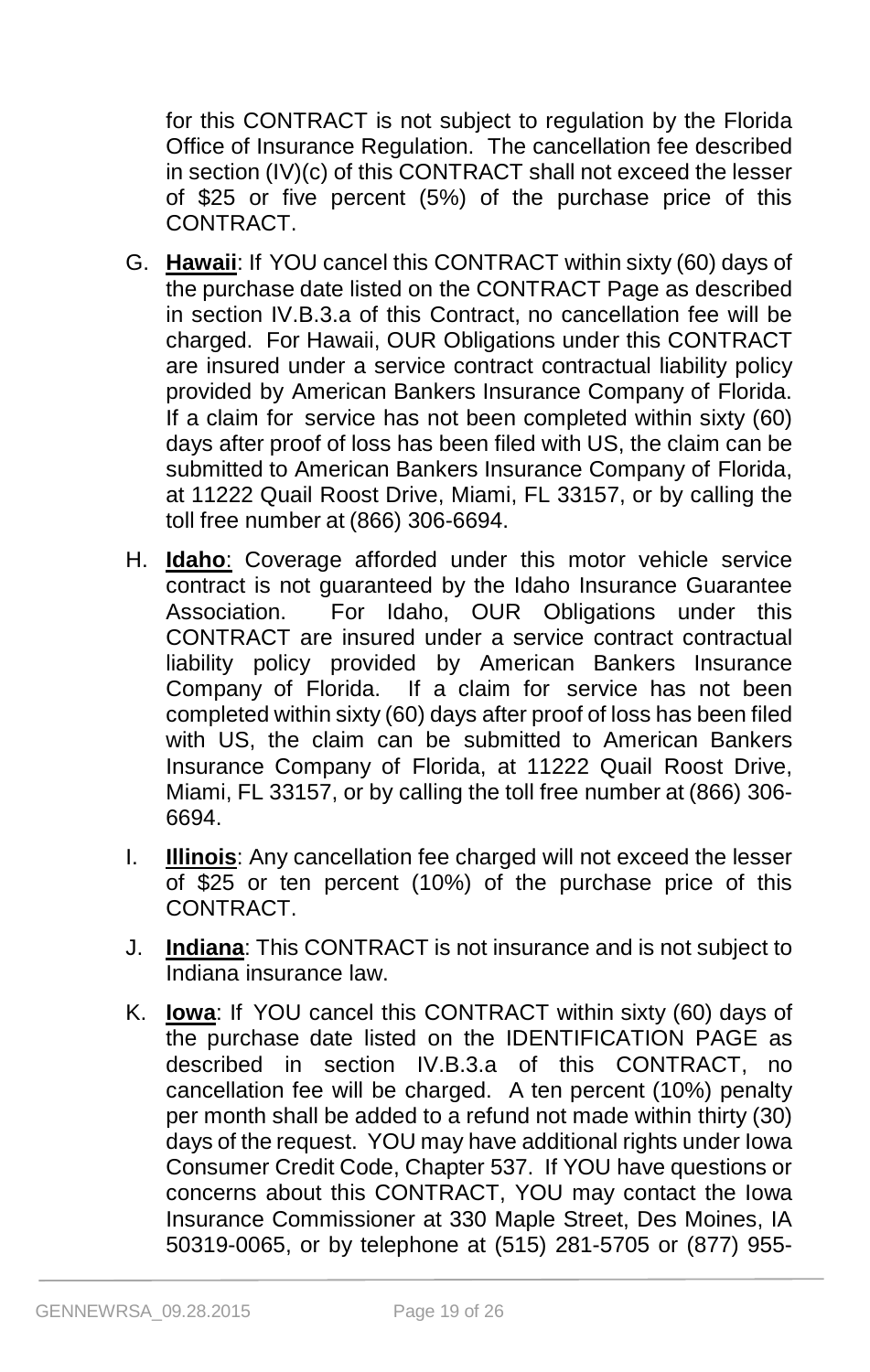1212.

- L. **Louisiana**: In calculating YOUR refund due upon cancellation of this CONTRACT, no claims paid will be deducted.
- M. **Maine**: If YOU cancel this CONTRACT within sixty (60) days of the purchase date listed on the IDENTIFICATION PAGE as described in section IV.B.3.a of this CONTRACT, no cancellation fee will be charged. The cancellation fee described in section (IV)(c)(2) of this CONTRACT, shall not exceed the lesser of \$25 or ten percent (10%) of the purchase price of the CONTRACT. A ten percent (10%) penalty per month shall be added to a refund not made within forty-five (45) days of the request.
- N. **Maryland**: If YOU cancel this CONTRACT within sixty (60) days of the purchase date listed on the IDENTIFICATION PAGE as described in section IV.B.3.a of this CONTRACT, no cancellation fee will be charged.
- O. **Massachusetts**: If YOU cancel this CONTRACT within sixty (60) days of the purchase date as described in section IV.B.3.a of this CONTRACT, no cancellation fee will be charged. Any cancellation fee under this CONTRACT, shall not exceed \$25 or ten percent (10%) of the purchase price of the CONTRACT. A ten percent (10%) penalty per month shall be added to a refund not made within forty-five (45) days of the request.
- P. **Minnesota**: A ten percent (10%) penalty per month shall be added to a refund not made within forty-five (45) days of the request.
- Q. **Mississippi**: Section IV.B.5 is amended to that We will provide You at least ten (10) days' notice if the reason for cancellation is nonpayment and at least thirty (30) days' notice of cancellation for any other reason.
- R. **Missouri**: If YOU cancel this CONTRACT within sixty (60) days of the purchase date listed on the IDENTIFICATION PAGE as described in section IV.B.3.a of this CONTRACT, no cancellation fee will be charged. A ten percent (10%) penalty per month shall be added to a refund not made within forty-five (45) days of the request.
- S. **Nebraska**: For Nebraska, OUR Obligations under this CONTRACT are insured under a service contract contractual liability policy provided by American Bankers Insurance Company of Florida. If a claim for service has not been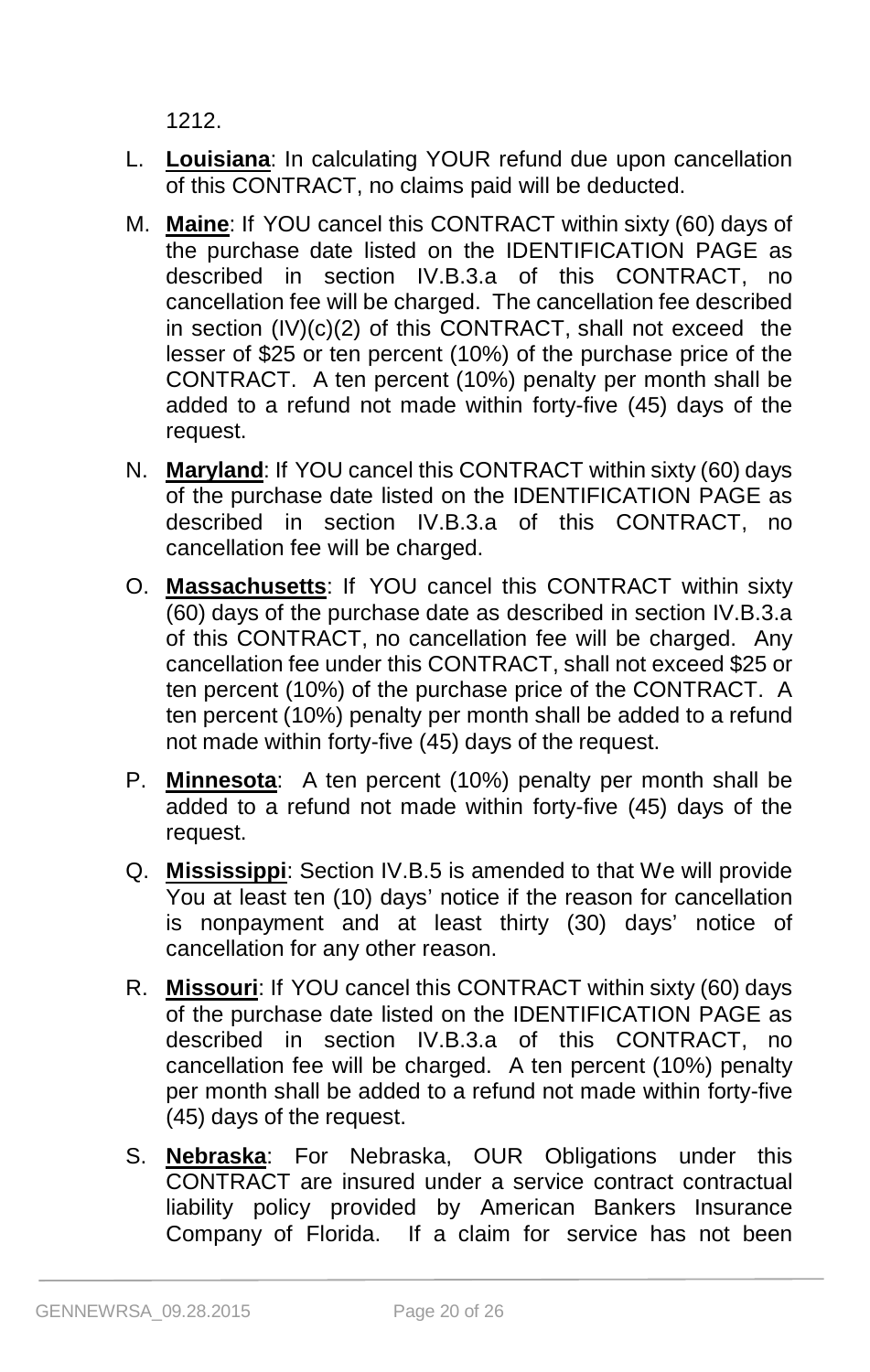completed within sixty (60) days after proof of loss has been filed with US, the claim can be submitted to American Bankers Insurance Company of Florida, at 11222 Quail Roost Drive, Miami, FL 33157, or by calling the toll free number at (866) 306- 6694.

T. **Nevada**: A ten percent (10%) penalty per every thirty (30) days shall be added to a refund not made within forty-five (45) days of the request. If this CONTRACT has been in effect for at least seventy (70) days, WE may not cancel this CONTRACT before the expiration date or one year from the effective date, whichever occurs first, except for the reasons stated in section IV.B.5 of this CONTRACT, provided that section IV.B.5 is amended to read "Discovery of an act or omission by YOU or a violation of the CONTRACT by YOU."

This CONTRACT is not renewable.

No claims paid will be deducted from any refund owed. No cancellation fee will be deducted from any refund owed.

**Provision VII.B is amended to state that coverage under this CONTRACT is excluded for MECHANICAL BREAKDOWN due to racing, competition, or rental of the VEHICLE, rather than voiding coverage.**

- U. **New Hampshire**: In the event YOU do not receive satisfaction under this CONTRACT, YOU may contact the New Hampshire Insurance Department, 56 Old Suncook Rd., Concord NH 03301-7317, (800) 852- 3416
- V. **New Jersey**: If no claim has been made and YOU cancel within the first sixty (60) days, a ten percent (10%) penalty per month shall be added to a refund not made within forty-five (45) days of the request.
- W. **New Mexico**: If YOU cancel this CONTRACT within sixty (60) days of the purchase date listed on the IDENTIFICATION PAGE as described in section IV.B.3.a of this CONTRACT, no cancellation fee will be charged. A ten percent (10%) penalty per month shall be added to a refund not made within sixty (60) days of the request. If this CONTRACT has been in effect for at least seventy (70) days, WE may not cancel this CONTRACT before the expiration date or one year from the effective date, whichever occurs first, except for the reasons stated in section IV.B.5 of this CONTRACT.
- X. **New York**: If YOU cancel this CONTRACT within sixty (60)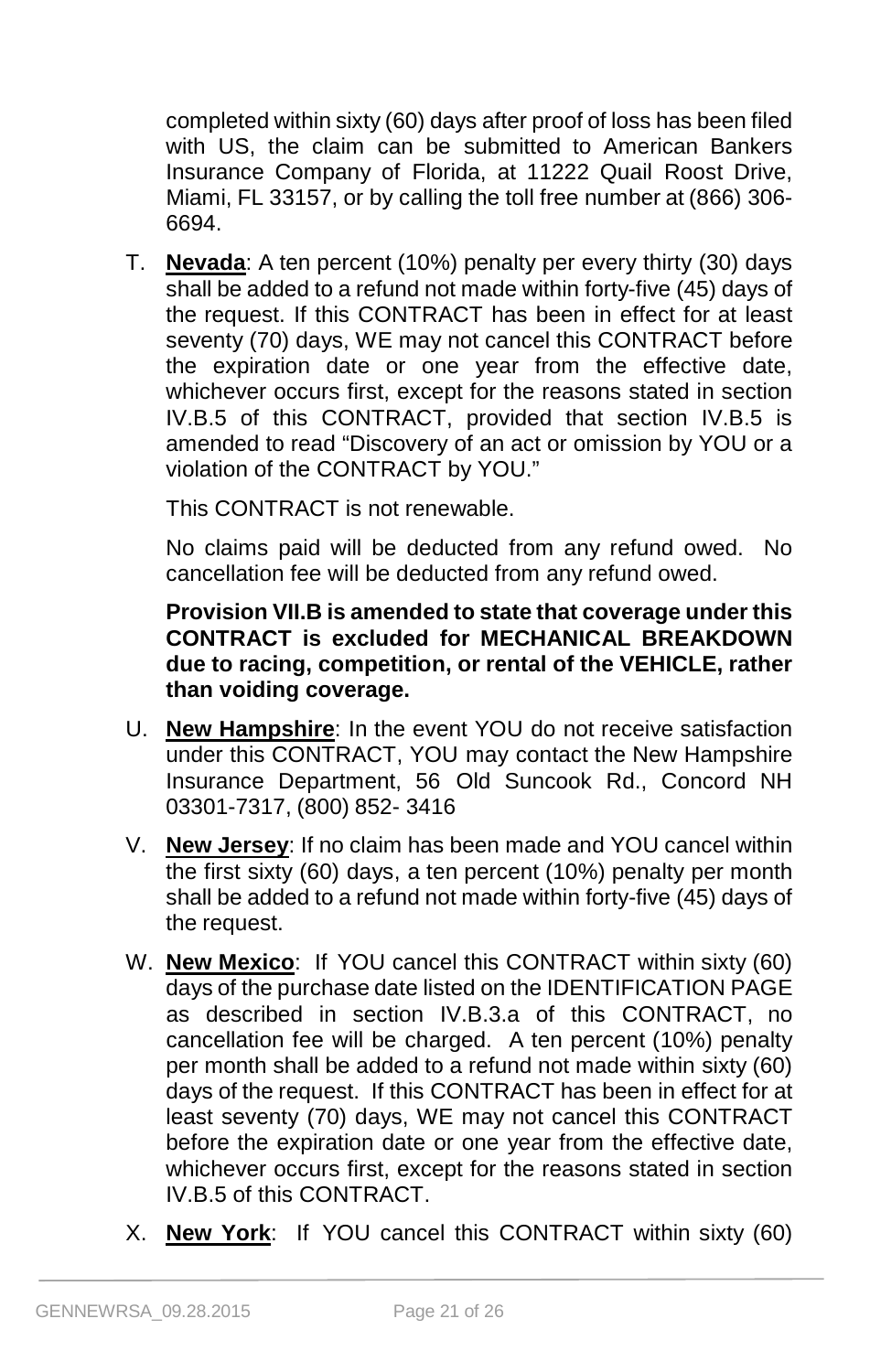days of the purchase date listed on the IDENTIFICATION PAGE as described in section IV.B.3.a of this CONTRACT, no cancellation fee will be charged. A ten percent (10%) penalty per month shall be added to a refund not made within thirty (30) days of the request.

- Y. **Ohio**: For Ohio, OUR Obligations under this CONTRACT are insured under a service contract contractual liability policy provided by American Bankers Insurance Company of Florida. If a claim for service has not been completed within sixty (60) days after proof of loss has been filed with US, the claim can be submitted to American Bankers Insurance Company of Florida, at 11222 Quail Roost Drive, Miami, FL 33157, or by calling the toll free number at (866) 306-6694.
- Z. **Oklahoma**: This is not an insurance contract. Coverage afforded under this CONTRACT is not guaranteed by the Oklahoma Insurance Guaranty Association. Any cancellation fee described under this CONTRACT shall not exceed the lesser of \$25 or ten percent (10%) of the purchase price of the **CONTRACT**
- AA. **South Carolina**: If YOU cancel this CONTRACT within sixty (60) days of the purchase date listed on the IDENTIFICATION PAGE as described in section IV.B.3.a of this CONTRACT, no cancellation fee will be charged. A ten percent (10%) penalty per month shall be added to a refund not made within forty-five (45) days of the request.
- BB. **Texas:** If YOU cancel this CONTRACT within sixty (60) days of the purchase date listed on the IDENTIFICATION PAGE as described in section (IV)(c)(1) of this CONTRACT, no cancellation fee will be charged. A ten percent (10%) penalty per month shall be added to a refund not made within forty-five (45) days of the request. YOU may contact the Texas Department of Licensing and Regulation, PO Box 12157, Austin, Texas, 78711, (800) 803-9202, if YOU have an unresolved complaint or have any questions concerning the regulation of service contract providers.
- CC.**Vermont:** If YOU cancel this CONTRACT within sixty (60) days of the purchase date listed on the IDENTIFICATION PAGE as described in section (IV)(c)(1) of this CONTRACT, no cancellation fee will be charged.
- DD.**Washington:** If YOU cancel this CONTRACT within sixty (60) days of the purchase date listed on the IDENTIFICATION PAGE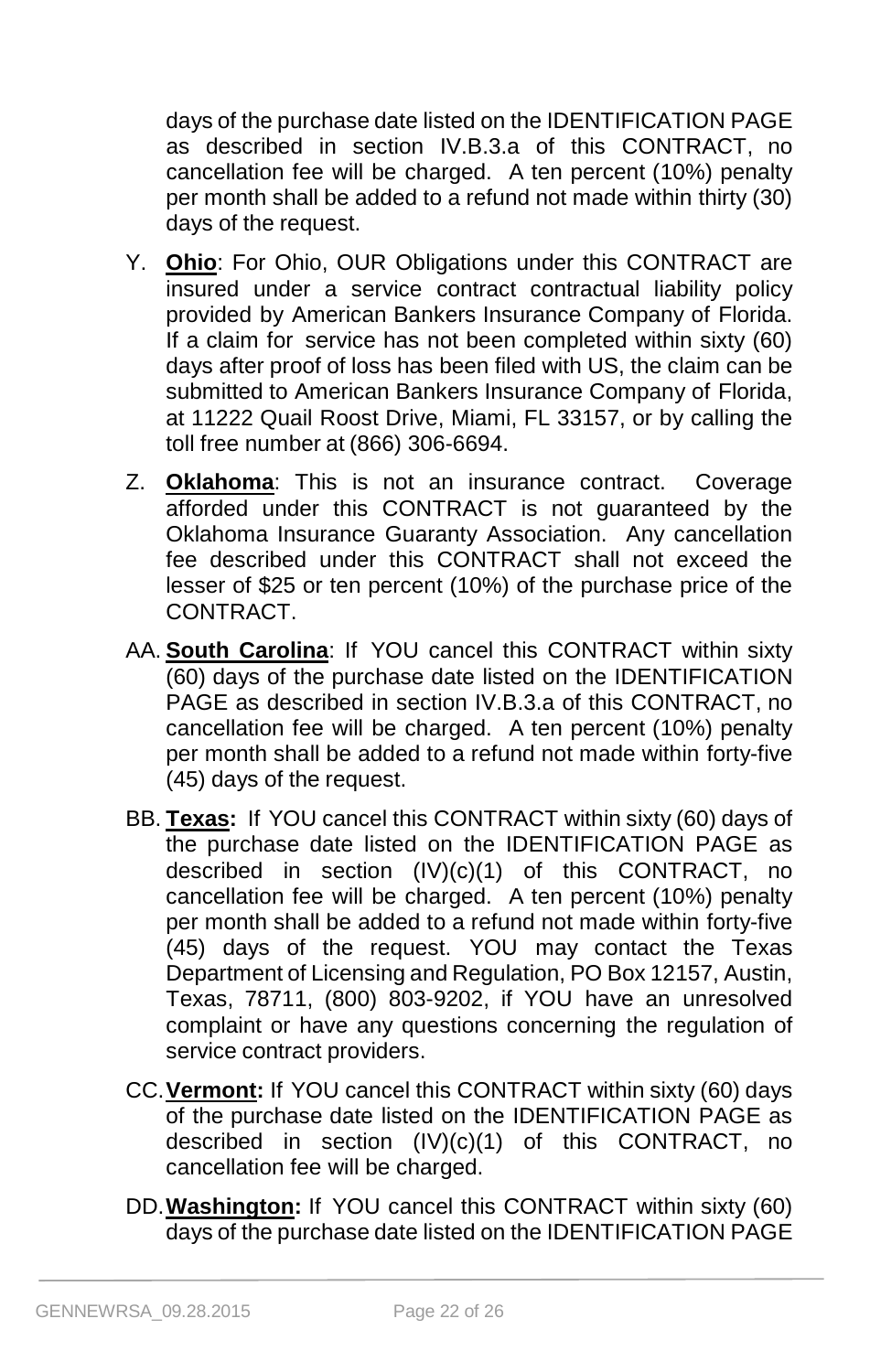as described in section (IV)(c)(1) of this CONTRACT, no cancellation fee will be charged. A ten percent (10%) penalty shall be added to a refund not made within thirty (30) days of the request. If WE cancel this CONTRACT, any required cancellation notice will be sent to YOU twenty-one (21) days before the effective date of cancellation. WE may not cancel this CONTRACT after sixty (60) days.

- EE. **Wisconsin**: **THIS CONTRACT IS SUBJECT TO LIMITED REGULATION BY THE OFFICE OF THE COMMISSIONER OF INSURANCE.** Any cancellation fee charged will not exceed the lesser of \$25 or ten percent (10%) of the purchase price of this CONTRACT; provided, however, that no cancellation fee will be charged if the CONTRACT is canceled pursuant to section IV.B.3.a. The cancellation notice provided pursuant to section IV.B.5 will state the reason for and effective date of cancellation. In the event of a total loss of the VEHICLE, YOU may cancel this CONTRACT and receive a pro rata refund of any unearned purchase price of this CONTRACT, less any claims paid. A ten percent (10%) penalty per month shall be added to a refund not made within forty-five (45) days of the request. For Wisconsin, OUR Obligations under this CONTRACT are insured under a service contract contractual liability policy provided by American Bankers Insurance Company of Florida. If a claim for service has not been completed within sixty (60) days after proof of loss has been filed with US, or if we become insolvent or otherwise financially impaired, the claim can be submitted to American Bankers Insurance Company of Florida, at 11222 Quail Roost Drive, Miami, FL 33157, or by calling the toll free number at (866) 306-6694. The subrogation provision outlined in section X.F of this CONTRACT applies only after you have been fully compensated for damages.
- FF. **Wyoming**: A ten percent (10%) penalty per month shall be added to a refund not made within forty-five (45) days of the request.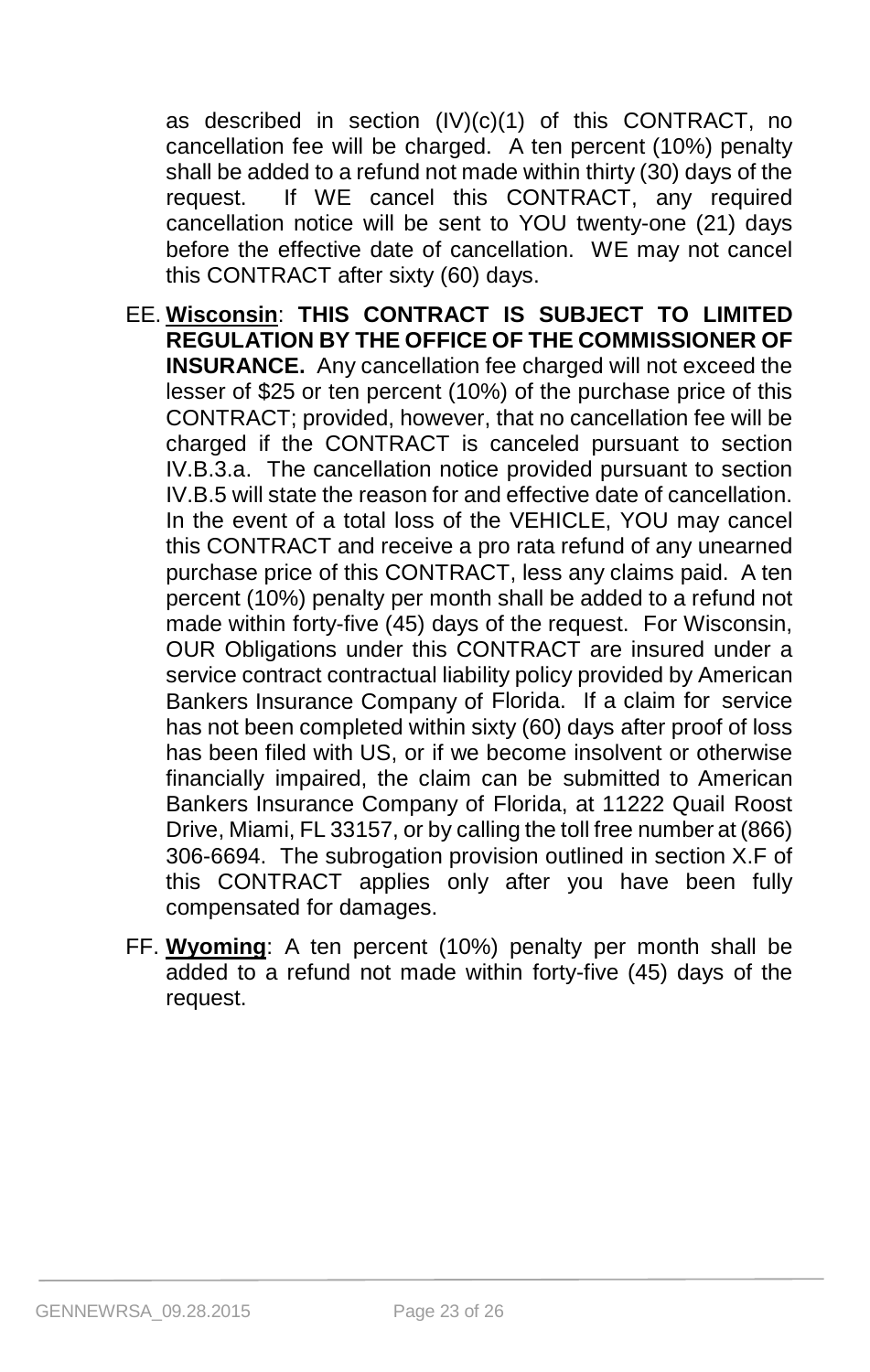#### **Washington Customer Acknowledgement Addendum**

**By YOUR initials on the lines provided, YOU confirm receipt of this CONTRACT and review of the following:**

| <b>INITIALS</b> | MATERIAL CONDITIONS THAT YOU MUST<br>MEET TO MAINTAIN COVERAGE, INCLUDING,<br>BUT NOT LIMITED TO, THE MAINTENANCE<br>SCHEDULE TO WHICH YOU MUST ADHERE,<br>THE REQUIREMENT TO DOCUMENT REPAIR<br>AND MAINTENANCE WORK, THE DUTY TO<br>PROTECT AGAINST FURTHER DAMAGE, AND<br>THE PROCEDURE FOR FILING A CLAIM;<br>THE WORK AND PARTS COVERED BY THE<br><b>CONTRACT</b> |
|-----------------|------------------------------------------------------------------------------------------------------------------------------------------------------------------------------------------------------------------------------------------------------------------------------------------------------------------------------------------------------------------------|
|                 | THE TIME AND MILEAGE LIMITATIONS;                                                                                                                                                                                                                                                                                                                                      |
|                 | THE PURCHASE OF THIS CONTRACT DOES<br>NOT WAIVE ANY IMPLIED WARRANTIES<br>INCLUDING THE IMPLIED WARRANTY OF<br><b>MERCHANTABILITY ON YOUR VEHICLE IF THE</b><br><b>CONTRACT HAS BEEN PURCHASED WITHIN 90</b><br>DAYS OF THE PURCHASE DATE OF YOUR<br><b>VEHICLE FROM A PROVIDER WHO ALSO SOLD</b><br>THE COVERED VEHICLE<br><b>EXCLUSIONS OF COVERAGE; AND</b>         |
|                 |                                                                                                                                                                                                                                                                                                                                                                        |
|                 | YOUR RIGHT TO RETURN THIS CONTRACT<br>FOR A REFUND.                                                                                                                                                                                                                                                                                                                    |

**PURCHASE OF THIS CONTRACT IS NOT A REQUIREMENT TO PURCHASE YOUR VEHICLE OR OBTAIN FINANCING. WE DO NOT DISCLOSE INFORMATION ABOUT OUR CUSTOMERS TO ANYONE, EXCEPT AS PERMITTED BY LAW.**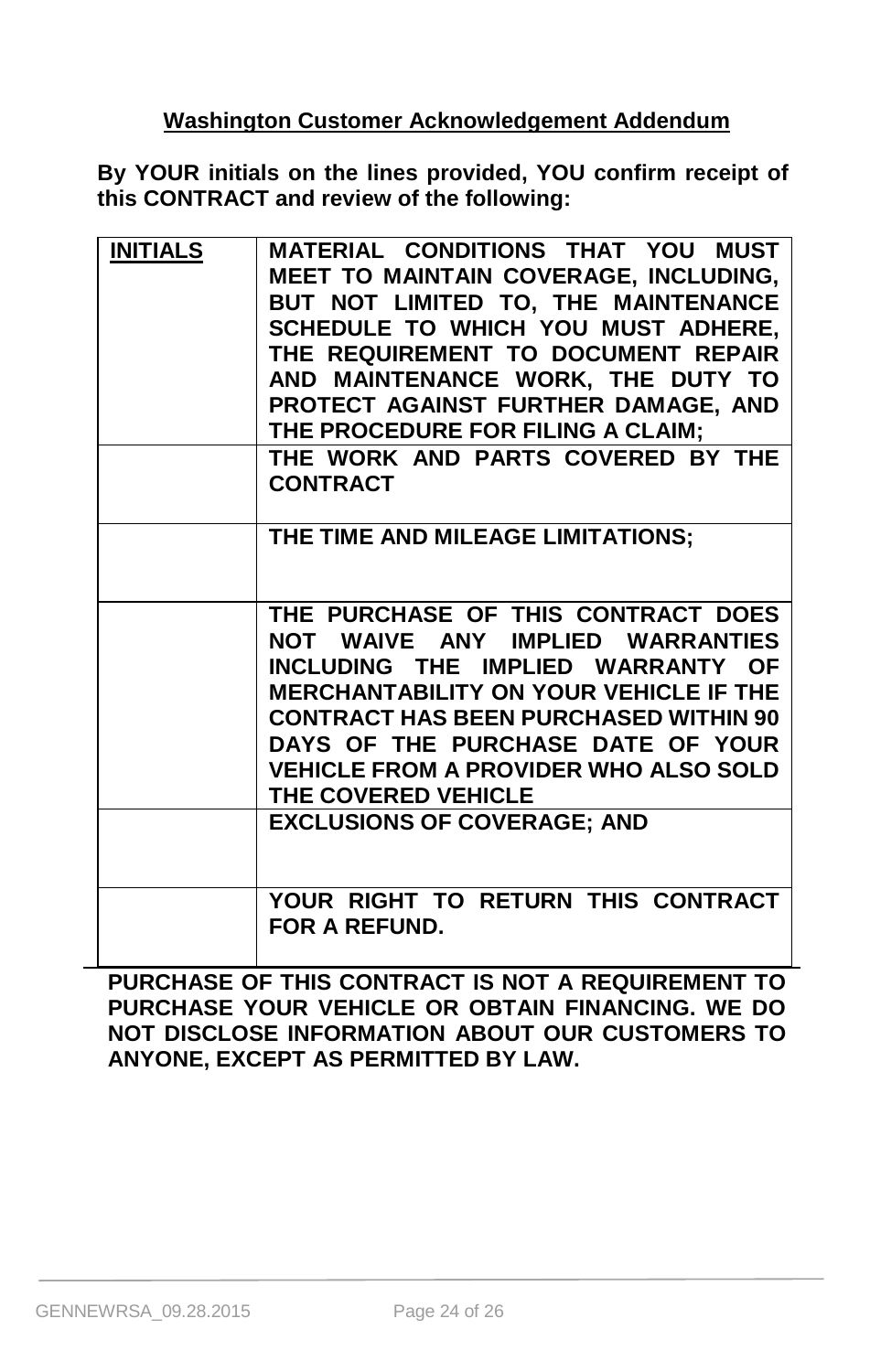Back Cover Inside



For Honda Powersports products

Administered by American Honda Motor Co., Inc.

Administered in Florida by American Honda Service Contract Corp., License #60083 American Honda Motor Co., Inc. License #31503 P. O. Box 2225 Torrance, CA 90509-2225

ID Card

Remove card carefully.

Visit our website at powersports.honda.com